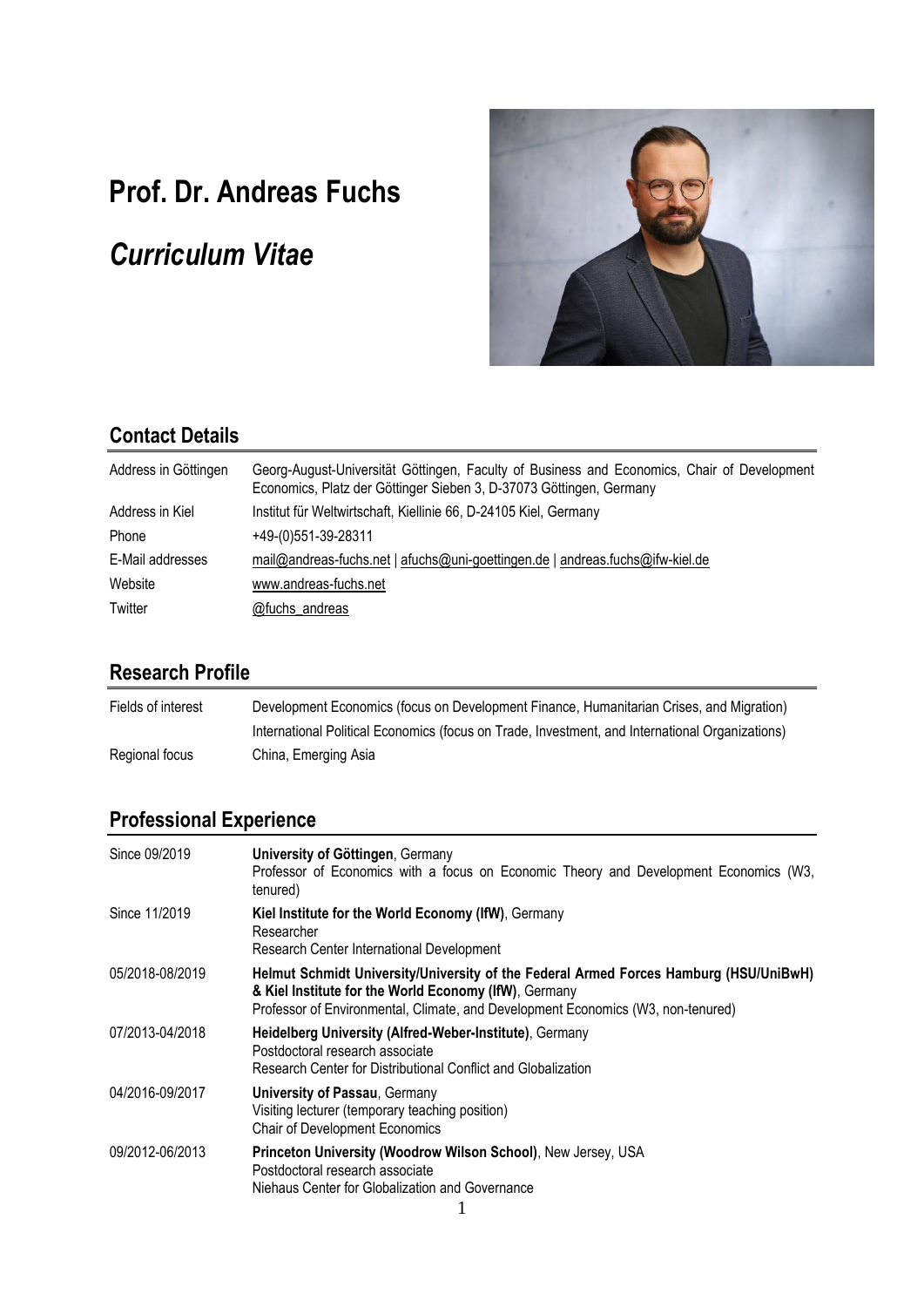| 04/2011-08/2012 | Heidelberg University (Alfred-Weber-Institute), Germany<br>Researcher and teaching assistant to Prof. Dr. Axel Dreher<br>Chair of International and Development Politics |
|-----------------|--------------------------------------------------------------------------------------------------------------------------------------------------------------------------|
| 10/2008-09/2011 | University of Göttingen, Germany<br>Researcher and teaching assistant to Prof. Dr. Axel Dreher<br><b>Chair of Development Economics and International Economics</b>      |
| 09/2009         | <b>University of Guadalajara, Mexico</b><br>Visiting lecturer at the University Centre of Economic and Managerial Sciences                                               |
| 04/2008-08/2008 | Organisation for Economic Co-operation and Development (OECD), Paris, France<br>Trainee at the Statistics Directorate (International Trade and Globalisation Statistics) |
| 11/2005-07/2007 | <b>KfW Bankengruppe, Frankfurt, Germany</b><br>Student research assistant at the Department of Economic Research                                                         |
| 08/2003-09/2003 | Ministry of Finances and Central Bank of the Republic of Albania, Tirana, Albania<br>Internship and study visit                                                          |
| Consulting      | European Commission (2014-2015, via Tech4Dev and SACO)                                                                                                                   |
|                 | <b>Bertelsmann Foundation (2011)</b>                                                                                                                                     |
|                 | <b>OECD</b> (2008)                                                                                                                                                       |
| Field research  | China, India, Morocco, Senegal, Benin                                                                                                                                    |

### **Other Affiliations**

| <b>Since 2022</b> | Ibero-America Institute Foundation Dr. Weiershäuser, Executive Member of the Board                                                                                      |
|-------------------|-------------------------------------------------------------------------------------------------------------------------------------------------------------------------|
| <b>Since 2021</b> | Association of Friends and Former Members of the Ibero-America Institute, Executive<br>Member of the Board                                                              |
| <b>Since 2021</b> | <b>PEGNet, Member of the Advisory Board</b>                                                                                                                             |
| Since 2020        | Centre for Modern East Asian Studies (CeMEAS) at University of Göttingen, Director                                                                                      |
| <b>Since 2020</b> | Department for Ibero-America Research, Faculty of Business and Economics, University of<br>Göttingen, Director                                                          |
| Since 2020        | Kiel Institute China Initiative, Director                                                                                                                               |
| <b>Since 2019</b> | DFG-funded Research Training Group (RTG) 1723 "Globalization and Development",<br>Associated Researcher                                                                 |
| <b>Since 2018</b> | Research Committee on Economic Systems and Institutional Economics of the German<br><b>Economic Association (VfS), Member</b>                                           |
| <b>Since 2017</b> | European Development Network (EUDN), Associated Member                                                                                                                  |
| Since 2015        | Research Committee on Development Economics of the German Economic Association<br>(VfS), Member                                                                         |
| <b>Since 2012</b> | AidData, Faculty Associate                                                                                                                                              |
| 2018-2022         | European Public Choice Society (EPCS), Board Member                                                                                                                     |
| 2019-2021         | Research Center 'Poverty, Equity and Growth in Developing Countries: Statistical Methods<br>and Empirical Analyses' at University of Göttingen, Member of the Executive |
| 2015-2018         | Cluster of Excellence "Asia and Europe in a Global Context" at Heidelberg University,<br><b>Associated Member</b>                                                       |
| 2011-2013         | <b>European Union Program at Princeton University, Visiting Fellow</b>                                                                                                  |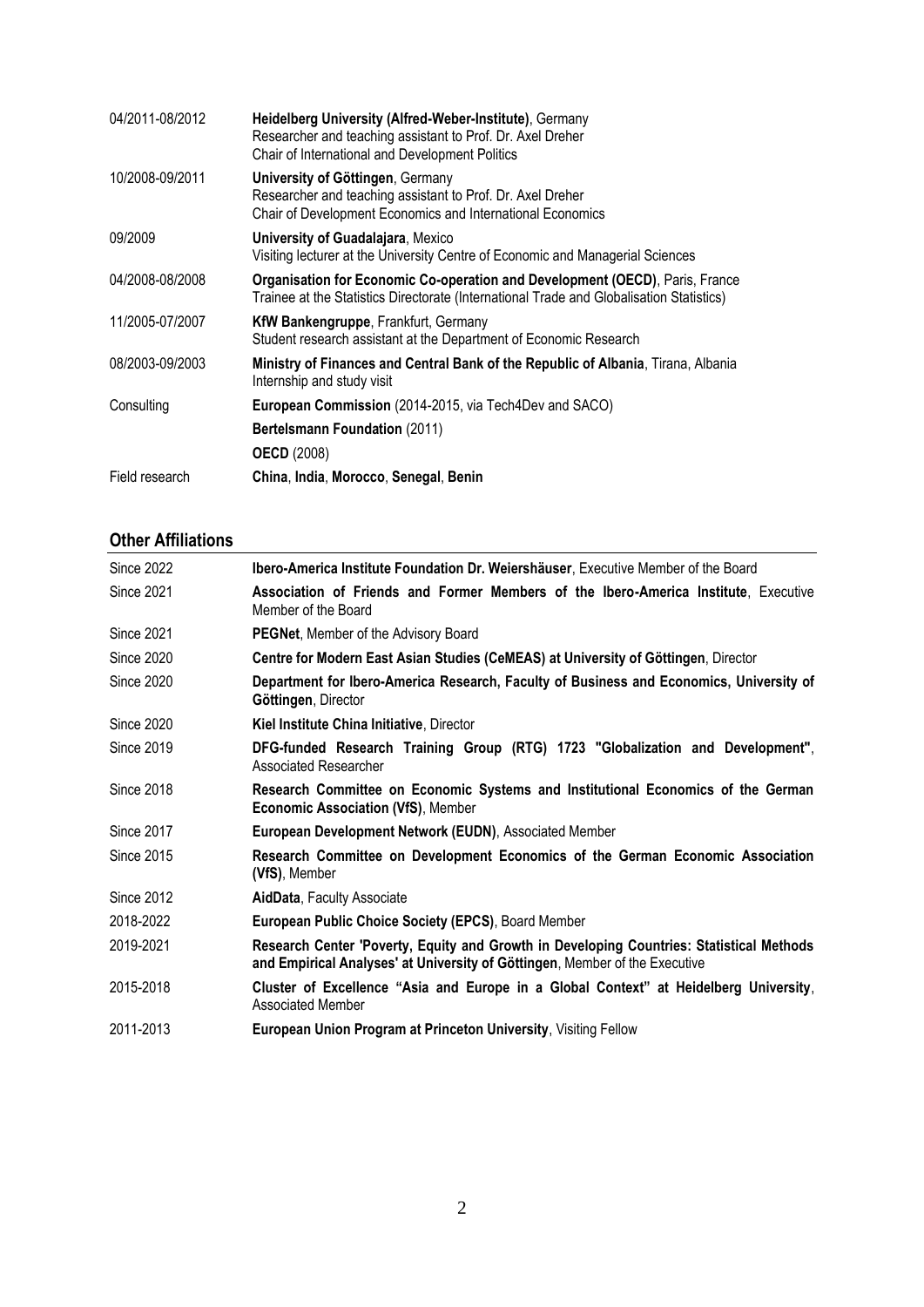# **Education**

| 10/2008-08/2012 | University of Göttingen, Germany<br>Ph.D. in Economics (summa cum laude)<br>Development Economics Research Group<br>Thesis: Political determinants of foreign aid and international trade of emerging economies<br>Committee: Prof. Dr. Axel Dreher, Prof. Stephan Klasen, Ph.D., Prof. Dr. Stefanie Walter |
|-----------------|-------------------------------------------------------------------------------------------------------------------------------------------------------------------------------------------------------------------------------------------------------------------------------------------------------------|
| 08/2011-10/2011 | Princeton University (Woodrow Wilson School), USA<br><b>Visiting Student Research Collaborator</b><br>Invited by Prof. Christina Davis, Ph.D.                                                                                                                                                               |
| 10/2007-09/2008 | Dauphine University Paris, France<br>Research Master 2 in International Economics and Development<br>Thesis: Measuring, analysing and explaining the globalisation in services (in French)<br>Supervisor: Prof. Dr. Bernard Guillochon                                                                      |
| 10/2005-09/2007 | <b>Goethe University Frankfurt, Germany</b><br><b>Master of Science in Quantitative Economics</b><br>Thesis: The role of trade costs for European relative price dispersion (in English)<br>Supervisor: Prof. Dr. Günter W. Beck                                                                            |
| 10/2002-09/2005 | <b>University of Bamberg, Germany</b><br><b>Bachelor of Arts in European Economic Studies</b><br>Thesis: Effects of a reduction of the work week on employment (in German)<br>Supervisor: Prof. Dr. Christoph Knoppik                                                                                       |
| 09/2004-06/2005 | University of Paris X-Nanterre, France<br><b>Exchange student at the Department of Economics</b>                                                                                                                                                                                                            |
| 08/1992-06/2001 | Kurt-Schumacher-Schule Karben, Germany<br>Abitur (university entrance qualification)                                                                                                                                                                                                                        |

## **Pedagogical Training**

| Summer term 2016 | <b>Heidelberg University, Germany</b><br>Management program "Towards a Professorship"              |
|------------------|----------------------------------------------------------------------------------------------------|
| Summer term 2009 | <b>University of Göttingen, Germany</b><br>Qualification seminar (pedagogics, didactics, rhetoric) |

### **Additional Study Visits**

| 07/2007-08/2007 | State Pushkin Institute, Moscow, Russia<br>Russian intensive course       |
|-----------------|---------------------------------------------------------------------------|
| 11/2006&02/2007 | University of St. Gallen, Switzerland<br>Course in Experimental Economics |
| 03/2004-04/2004 | Galway Cultural Institute, Galway, Ireland<br>English intensive course    |

### **Languages**

| Fluent       | German (native), English, French |
|--------------|----------------------------------|
| Intermediate | Italian, Russian                 |
| Beginner     | Dutch, Mandarin                  |

#### **Software Proficiency**

| Data analysis   | STATA, Matlab, SAS, E-Views, Excel |
|-----------------|------------------------------------|
| Word processing | Word, PowerPoint, LaTeX            |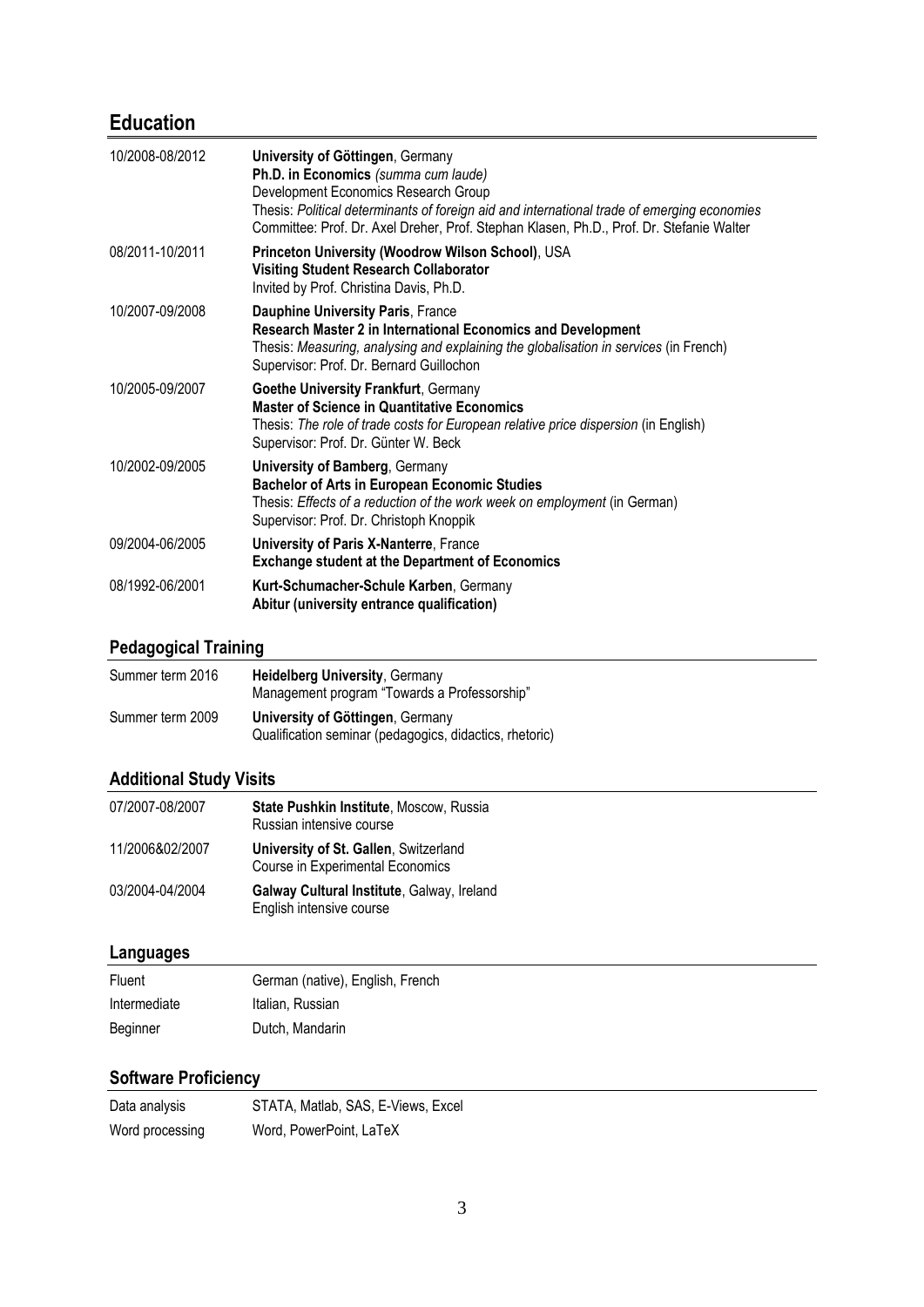# **Research**

| <b>Book</b>             | Banking on Beijing: The Aims and Impacts of China's Overseas Development Program (with<br>Axel Dreher, Bradley Parks, Austin M. Strange and Michael J. Tierney), forthcoming at Cambridge<br><b>University Press</b>                                    |
|-------------------------|---------------------------------------------------------------------------------------------------------------------------------------------------------------------------------------------------------------------------------------------------------|
| Publications (refereed) | Democracy and Aid Donorship (with Angelika J. Budjan), American Economic Journal: Economic<br>Policy 13(4): 217-238, November 2021                                                                                                                      |
|                         | The Effects of Trade, Aid and Investment on China's Image in Latin America (with Vera Z.<br>Eichenauer and Lutz Brückner), Journal of Comparative Economics 49(2): 483-498, June 2021                                                                   |
|                         | Aid, China, and Growth: Evidence from a New Global Development Finance Dataset (with<br>Axel Dreher, Bradley Parks, Austin M. Strange and Michael J. Tierney), American Economic<br>Journal: Economic Policy 13(2): 135-174, May 2021                   |
|                         | Does Private Aid Follow the Flag? An Empirical Analysis of Humanitarian Assistance (with<br>Hannes Öhler), World Economy 44(3): 671-705, March 2021                                                                                                     |
|                         | Is Favoritism a Threat to Chinese Aid Effectiveness? A Subnational Analysis of Chinese<br>Development Projects (with Axel Dreher, Roland Hodler, Bradley Parks, Paul A. Raschky and<br>Michael J. Tierney), World Development 139: 105291, March 2021   |
|                         | Distortions in Aid Allocation of United Nations Flash Appeals: Evidence from the 2015 Nepal<br>Earthquake (with Vera Z. Eichenauer, Sven Kunze and Eric Strobl), World Development 136:<br>105023, December 2020                                        |
|                         | African Leaders and the Geography of China's Foreign Assistance (with Axel Dreher, Roland<br>Hodler, Bradley Parks, Paul A. Raschky and Michael J. Tierney), Journal of Development<br>Economics 140: 44-71, September 2019                             |
|                         | How Do Firms Respond to Political Tensions? The Heterogeneity of the Dalai Lama Effect on<br>Trade (with Faqin Lin and Cui Hu), China Economic Review 54: 73-93, April 2019                                                                             |
|                         | The Effects of Foreign Aid on Refugee Flows (with Axel Dreher and Sarah Langlotz), <i>European</i><br>Economic Review 112:127-147, February 2019                                                                                                        |
|                         | State Control and the Effects of Foreign Relations on Bilateral Trade (with Christina Davis and<br>Kristina Johnson), Journal of Conflict Resolution 63(2): 405.438, February 2019                                                                      |
|                         | Development Minister Characteristics and Aid Giving (with Katharina Richert), <i>European</i><br>Journal of Political Economy 53: 186-204, July 2018                                                                                                    |
|                         | Apples and Dragon Fruits: The Determinants of Aid and Other Forms of State Financing<br>from China to Africa (with Axel Dreher, Bradley Parks, Austin M. Strange and Michael J. Tierney),<br>International Studies Quarterly 62(1): 182-194, March 2018 |
|                         | The Home Bias in Sovereign Ratings (with Kai Gehring), Journal of the European Economic<br>Association 15(6): 1386-1423, December 2017                                                                                                                  |
|                         | Tracking Under-Reported Financial Flows: China's Development Finance and the Aid-<br>Conflict Nexus Revisited (with Austin Strange, Axel Dreher, Bradley Parks and Michael J.<br>Tierney), Journal of Conflict Resolution 61(5): 935-963, May 2017      |
|                         | Rogue Aid? An Empirical Analysis of China's Aid Allocation (with Axel Dreher), Canadian<br>Journal of Economics 48(3): 988-1023, August 2015                                                                                                            |
|                         | Why Donors of Foreign Aid Do Not Coordinate: The Role of Competition for Export Markets<br>and Political Support (with Hannes Ohler and Peter Nunnenkamp), World Economy 38(2): 255-<br>285, February 2015                                              |
|                         | Determinants of Donor Generosity: A Survey of the Aid Budget Literature (with Axel Dreher<br>and Peter Nunnenkamp), World Development 56: 172-199, April 2014                                                                                           |
|                         | Paying a Visit: The Dalai Lama Effect on International Trade (with Nils-Hendrik Klann), Journal<br>of International Economics 91(1): 164-177, September 2013                                                                                            |
|                         | New Donors (with Axel Dreher and Peter Nunnenkamp), <i>International Interactions</i> 39(3): 402-415,<br>June 2013                                                                                                                                      |
|                         | The Needy Donor: An Empirical Analysis of India's Aid Motives (with Krishna Chaitanya<br>Vadlamannati), World Development 44: 110-128, April 2013                                                                                                       |
|                         | Does Terror Increase Aid? (with Axel Dreher), <i>Public Choice</i> 149: 337-363, December 2011<br>4                                                                                                                                                     |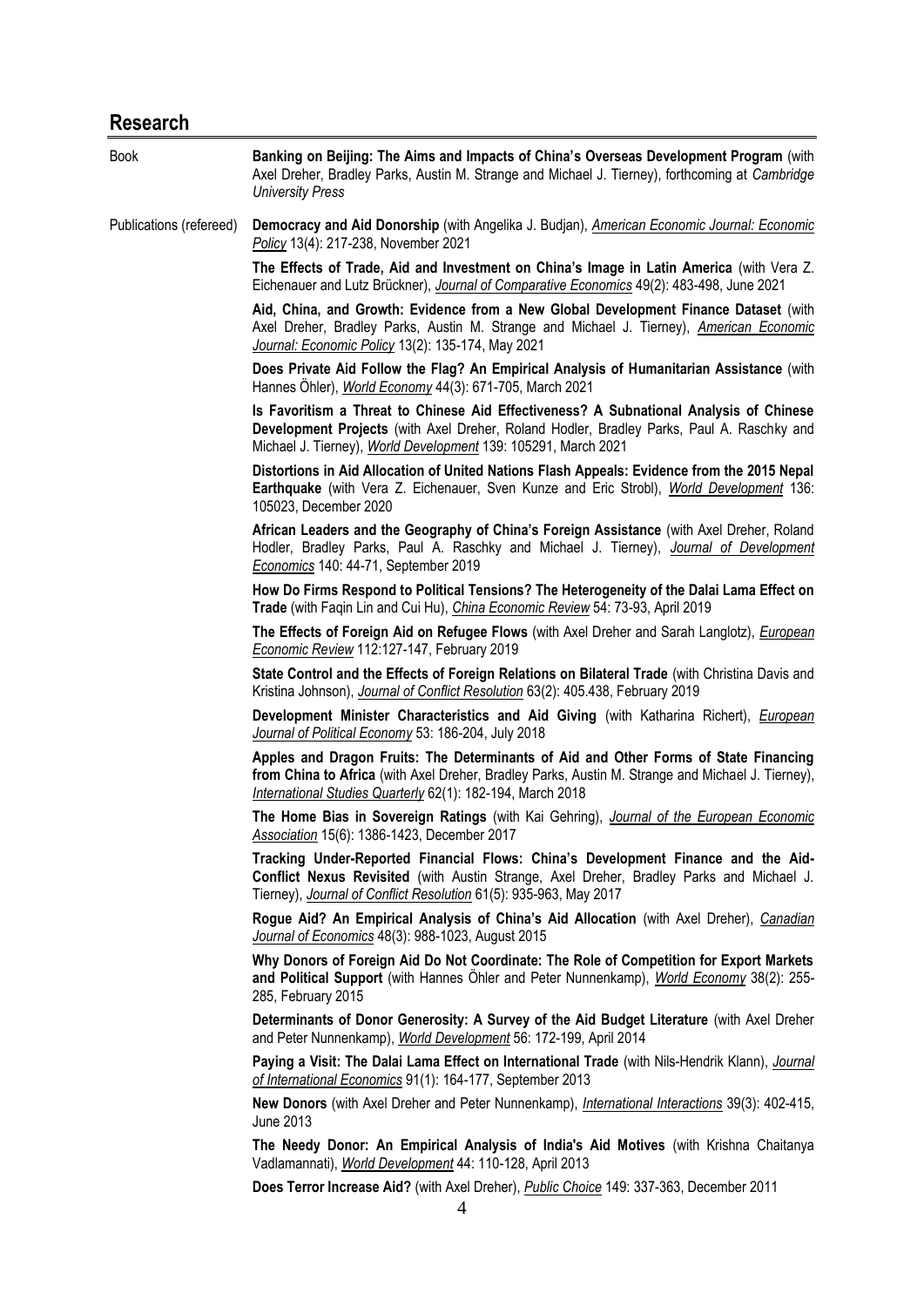| Revise & resubmit | Mask Wars: China's Exports of Medical Goods in Times of COVID-19 (with Lennart C. Kaplan,<br>Krisztina Kis-Katos, Sebastian S. Schmidt, Felix Turbanisch, and Feicheng Wang), R&R at Journal<br>of International Economics [Working Paper: Kiel Working Paper No. 2161, August 2020]                                                                                                                            |
|-------------------|-----------------------------------------------------------------------------------------------------------------------------------------------------------------------------------------------------------------------------------------------------------------------------------------------------------------------------------------------------------------------------------------------------------------|
| Under review      | Tracking Chinese Aid through China Customs: Darlings and Orphans after the COVID-19<br>Outbreak (with Lennart C. Kaplan, Krisztina Kis-Katos, Sebastian S. Schmidt, Felix Turbanisch,<br>and Feicheng Wang)                                                                                                                                                                                                     |
|                   | Can Aid Buy Foreign Public Support? Evidence from Chinese Development Finance (with<br>Lukas Wellner, Axel Dreher, Bradley Parks, and Austin M. Strange) [Working Paper: Kiel Working<br>Paper No. 2214, March 2022]                                                                                                                                                                                            |
|                   | Does India Use Development Finance to Compete with China? A Subnational Analysis (with<br>Gerda Asmus, Vera Z. Eichenauer, and Bradley Parks) [Working Paper: AidData Working Paper<br>No. 110, September 2021]                                                                                                                                                                                                 |
|                   | Connective Financing: Chinese Infrastructure Projects and the Diffusion of Economic<br>Activity in Developing Countries (with Richard Bluhm, Axel Dreher, Bradley Parks, Austin M.<br>Strange, and Michael J. Tierney) [Working Paper: CESifo Working Paper No. 8344, June 2020]                                                                                                                                |
| Collected works   | China's Development Aid to Africa and its Consequences (with Elena Quante), Past, Present<br>and Future of African-Asian Relations (edited by Christian Suter and Patrick Ziltener), LIT,<br>forthcoming in 2021                                                                                                                                                                                                |
|                   | BRICS and Foreign Aid (with Gerda Asmus and Angelika Müller), The Political Economy of the<br>BRICS Countries, Volume 3: BRICS and the Global Economy (edited by Soo Yeon Kim, editors-in-<br>chief: Edward Mansfield and Nita Rudra), World Scientific, January 2020                                                                                                                                           |
|                   | The Motives of China's Foreign Aid (with Marina Rudyak), Handbook of the International Political<br>Economy of China (edited by Ka Zeng), Edward Elgar, March 2019                                                                                                                                                                                                                                              |
|                   | China's Economy Diplomacy and the Politics-Trade Nexus, Research Handbook on Economic<br>Diplomacy (edited by Peter A.G. van Bergeijk and Selwyn Moons), Edward Elgar, June 2018                                                                                                                                                                                                                                |
| Methodology       | Tracking Chinese Development Finance: An Application of AidData's TUFF 2.0 Methodology<br>(with Samantha Custer, Axel Dreher, Thai-Binh Elston, Siddharta Ghose, Joyce Jiahui Lin, Ammar<br>A. Malik, Bradley C. Parks, Brooke Russell, Kyra Solomon, Austin Strange, Michael J. Tierney,<br>Katherine Walsh, Lincoln Zaleski, and Sheng Zhang), Williamsburg, VA: AidData at William & Mary,<br>September 2021 |
| Short articles    | Schuldenfalle oder großzügige Auslandshilfe?, China.Table, February 2022                                                                                                                                                                                                                                                                                                                                        |
|                   | Chinese Infrastructure Projects Help Spread Economic Activity in the Global South (with<br>Richard Bluhm, Axel Dreher, Bradley Parks, Austin M. Strange, and Michael J. Tierney), VoxChina,<br>December 2021                                                                                                                                                                                                    |
|                   | China sent masks, gloves and gowns to many U.S. states. Here's who benefited. (with<br>Lennart C. Kaplan, Krisztina Kis-Katos, Sebastian S. Schmidt, and Felix Turbanisch), Washington<br>Post (Monkey Cage), January 2021                                                                                                                                                                                      |
|                   | Chinas Maskendiplomatie: Die Rolle politischer und wirtschaftlicher Beziehungen bei der<br>Beschaffung medizinischer Güter in der Corona-Krise (with Lennart C. Kaplan, Krisztina Kis-<br>Katos, Sebastian S. Schmidt, Felix Turbanisch, and Feicheng Wang), Kiel Policy Brief 146, October<br>2020                                                                                                             |
|                   | China's mask diplomacy: Political and business ties facilitate access to critical medical<br>goods during the coronavirus pandemic (with Lennart C. Kaplan, Krisztina Kis-Katos, Sebastian<br>S. Schmidt, Felix Turbanisch, and Feicheng Wang), Voxeu.org, September 2020                                                                                                                                       |
|                   | Thoughts on the speed of international COVID-19 aid / Überlegungen zur Schnelligkeit der<br>internationalen Covid-19-Hilfe (with Samuel Siewers), DEval's corona blog for evidence-based<br>development policy / DEval's Corona-Blog für eine evidenzbasierte Entwicklungspolitik, August<br>2020                                                                                                               |
|                   | Chinas Wirtschaftsengagement in Lateinamerika: Was denkt eigentlich die Bevölkerung vor<br><b>Ort?</b> (with Vera Z. Eichenauer and Elena Quante), Ökonomenstimme, October 2019                                                                                                                                                                                                                                 |
|                   | Political bias and the economic impact of Chinese aid (with Bradley Parks, Roland Hodler, Axel<br>Dreher, Paul A. Raschky, and Michael J. Tierney), Voxeu.org, October 2019                                                                                                                                                                                                                                     |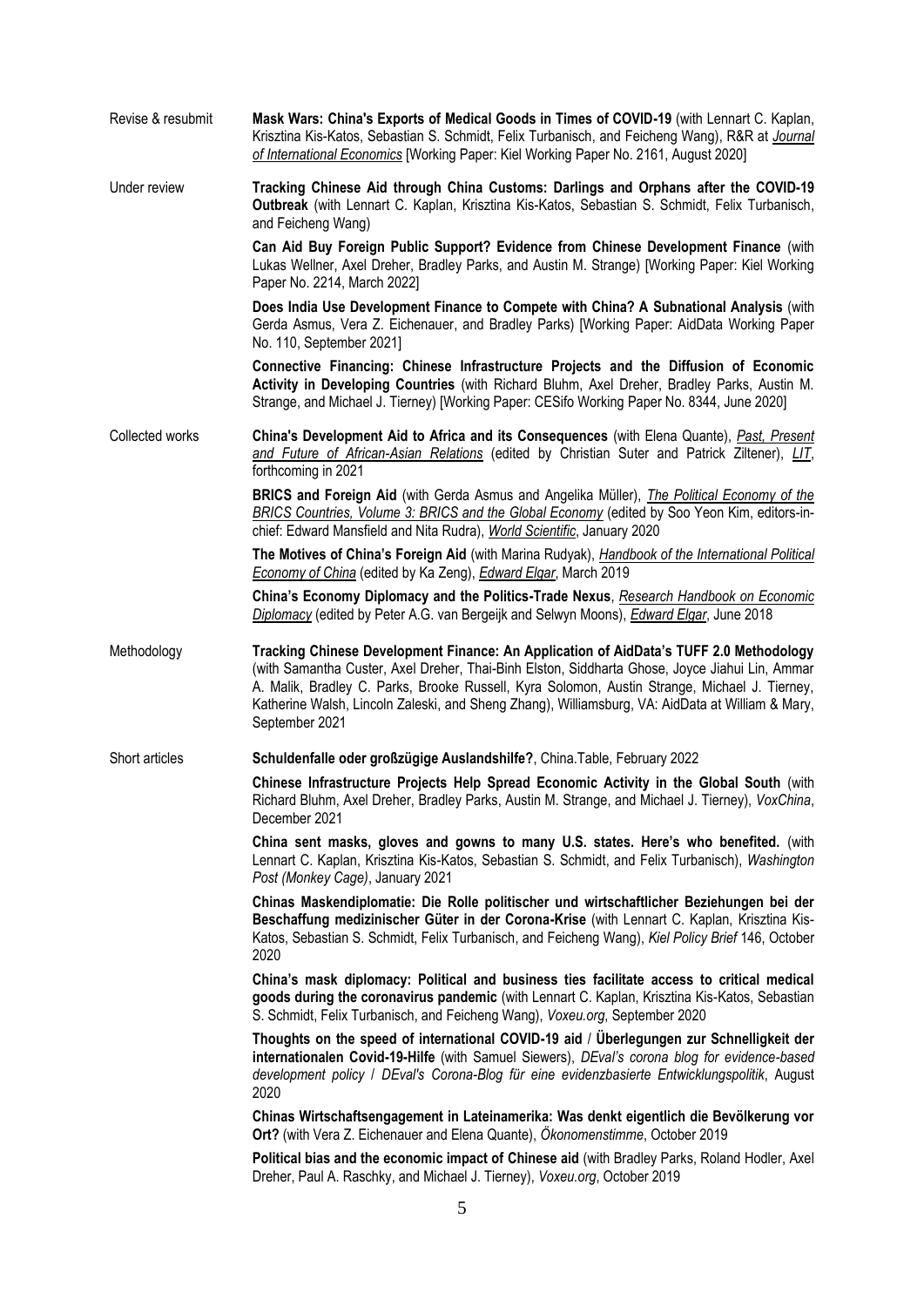**Are democracies more likely to give development aid? The answer is surprising.** (with Angelika Müller), *AidData Blog*, October 2019

**Wie beurteilen Sie die Rolle Chinas in Afrika?**, Frag Leibniz, February 2019

**Belt and Road projects direct Chinese investment to all corners of the globe. What are the local impacts?** (with Bradley Parks, Richard Bluhm, Axel Dreher, Austin M. Strange and Michael J. Tierney), *Washington Post (Monkey Cage)*, September 2018

**Schaffen wir das?** (with Axel Dreher, Valentin Lang, and Sarah Langlotz), *FAZ*, September 2018

**Russia's foreign aid re-emerges** (with Gerda Asmus and Angelika Müller), *AidData Blog*, April 2018

**China's overseas development programs: busting "rogue donor" myths** (with Austin M. Strange, Axel Dreher, Bradley Parks, and Michael J. Tierney), *GlobalDev Blog*, February 2018

**Rogue agent or team player? Beijing's motivations for aid provision** (with Axel Dreher, Bradley Parks, Austin M. Strange, and Michael J. Tierney), *AidData Blog*, February 2018

**Chinese aid is helping African economies, but not in the places that need it most** (with Bradley Parks, Roland Hodler, Axel Dreher, Paul A. Raschky ,and Michael J. Tierney), *Washington Post (Monkey Cage)*, October 2016

**Die Rolle der Entwicklungsminister: Erfahrung macht den Unterschied** (with Katharina Richert), *Ökonomenstimme*, December 2015

**Many in the West fear Chinese 'aid' to Africa. They're wrong. Here's why.** (with Austin M. Strange, Bradley Parks, Michael J. Tierney, Axel Dreher, and Vijaya Ramachandran), *Washington Post (Monkey Cage)*, October 2015

**Are African leaders misusing Chinese development finance? The price of country ownership** (with Bradley Parks, Roland Hodler, Axel Dreher, Paul A. Raschky, and Michael J. Tierney), *IGC Blog*, London School of Economics and University of Oxford, August 2015

**Diving into the Details: What "Aid on Demand" Says and Doesn't Say about China in Africa** (with Bradley Parks, Roland Hodler, Axel Dreher, Paul A. Raschky, and Michael J. Tierney), *The First Tranche AidData blog*, November 2014

**Does the Home Country of Credit-Rating Agencies Affect Sovereign Ratings?** (with Kai Gehring), *EconoMonitor*, January 2014

**Heimat-Bias bei Länderratings: Wie das Heimatland einer Ratingagentur deren Ratings beeinflussen kann** (with Kai Gehring), *Ökonomenstimme*, January 2014

**India - The Needy Donor** (with Krishna Chaitanya Vadlamannati), *AidData Blog*, February 2013

**Rogue aid? On the importance of political institutions and natural resources for China's allocation of foreign aid** (with Axel Dreher), *Voxeu.org*, January 2012

**Unbegründete Furcht vor Chinas Entwicklungshilfe** (with Axel Dreher), *NZZ*, December 2011

**Was kostet ein Treffen mit dem Dalai Lama?** (with Nils-Hendrik Klann), *cege Report*, March 2011

**Wie glaubwürdig sind Chinas Androhungen wirtschaftlicher Vergeltungsmaßnahmen?** (with Nils-Hendrik Klann), *Ökonomenstimme*, December 2010

**How credible are China's threats of economic retaliation in the context of bilateral disputes?** (with Nils-Hendrik Klann), *Voxeu.org*, November 2010

**Peut-on mesurer la mondialisation?** / **Ist Globalisierung messbar?** (with Axel Dreher), *La Vie économique* / *Die Volkswirtschaft*, January 2010

**Now more important than ever: A successful completion of the Doha round of multilateral trade liberalisation** (with Axel Dreher, Stephan Klasen, and Jan-Egbert Sturm), *Voxeu.org*, October 2008

Other publications **The European Union, Africa and New Donors Moving Towards New Partnerships** (with Axel Dreher, Juan Carlos Vilanova Pardo, and Alejandra Suarez Aller), project funded by the European Union (Framework Contract Commission 2011, Lot 1: Studies and Technical Assistance in All Sectors, Specific Contract N° 2014/337469) and implemented by iSACO (SAFEGE/COWI) in cooperation with SAFEGE and Tech4Dev, 2015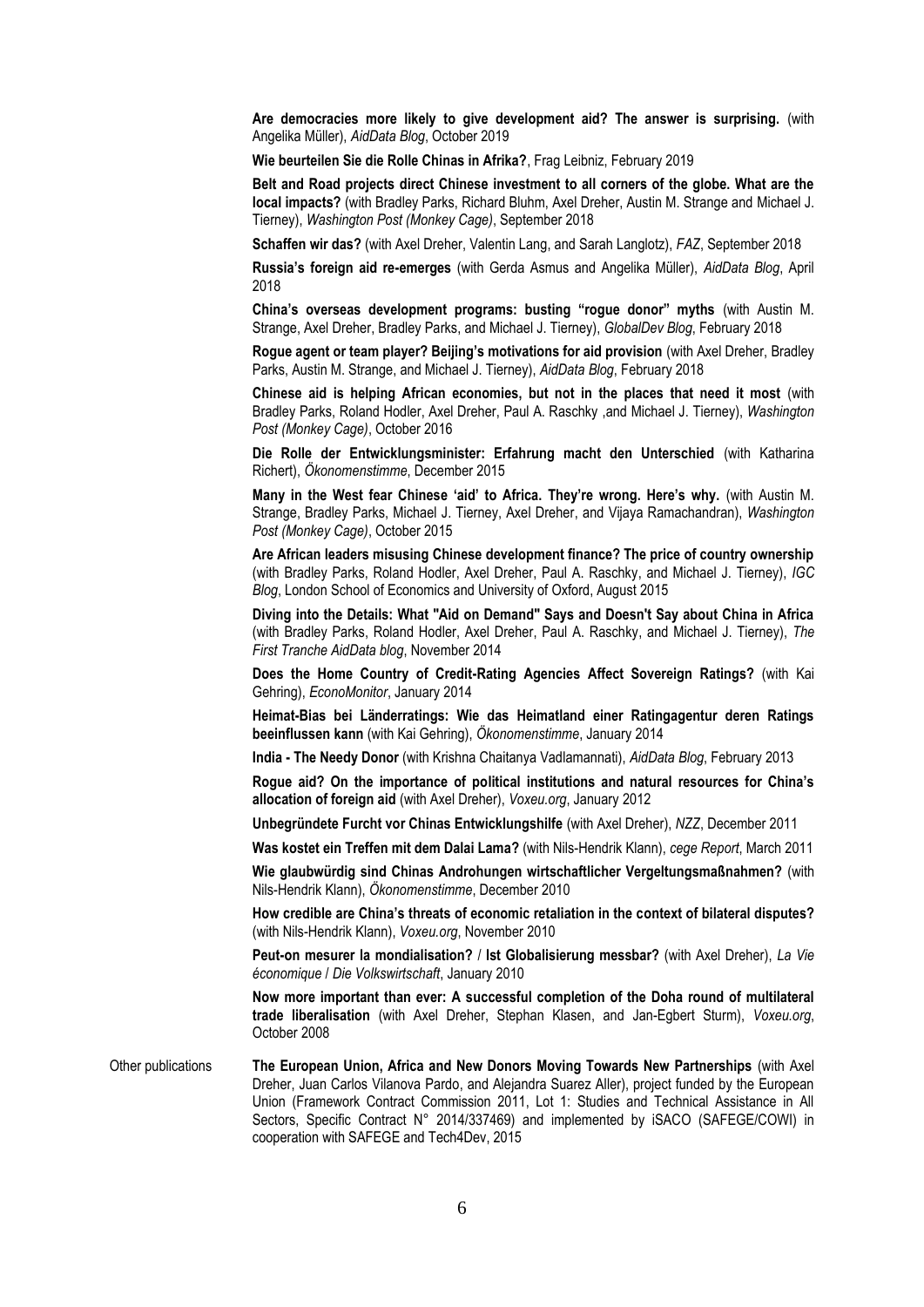**Emergency Aid 2.0** (with Nils-Hendrik Klann), Beiträge zur Jahrestagung des Vereins für Socialpolitik 2013: Wettbewerbspolitik und Regulierung in einer globalen Wirtschaftsordnung - Session: International Trade and Finance, No. D08-V3, September 2013

**China's Development Finance to Africa: A Media-Based Approach to Data Collection** (with Austin M. Strange, Bradley Parks, Michael J. Tierney, Axel Dreher, and Vijaya Ramachandran), Center for Global Development Working Paper 323, April 2013

**Media Coverage** (selection of media outlets discussing or quoting my research in their print or online editions)

| Europe   | BBC, Bilan, Börsen-Zeitung, Der Spiegel, Der Standard, Die Zeit, Deutsche Welle, Financial Times,<br>Frankfurter Allgemeine Zeitung, Голос Росси, Handelszeitung, La Stampa, Neue Presse<br>Hannover, n-tv, ORF, Público, Radio France Internationale, Russia Today, Slate, TF1, The<br>Economist, The Guardian, Vårt Land, Wiener Zeitung, Wirtschaftswoche |
|----------|--------------------------------------------------------------------------------------------------------------------------------------------------------------------------------------------------------------------------------------------------------------------------------------------------------------------------------------------------------------|
| Americas | Chicago Tribune, CNN, Foreign Affairs, Foreign Policy, Huffington Post, Marketplace, Reuters, The<br>New Yorker, Wall Street Journal, Washington Post                                                                                                                                                                                                        |
| Asia     | CCTV, China Daily, Daily News & Analysis India, Global Times, Newsweek Japan, NTD Television,<br>Sankei Shimbun, The Hindu, The Times of India                                                                                                                                                                                                               |
| Other    | Australian Broadcasting Corporation, Daily Nation Kenya, Mail & Guardian                                                                                                                                                                                                                                                                                     |

#### **Refereeing**

| Academic journals   | American Economic Journal: Applied Economics; American Journal of Political Science; American<br>Political Science Review; Asian Education and Development Studies; British Journal of Politics and<br>International Relations; Canadian Journal of Economics; China Economic Review; China Quarterly;<br>Constitutional Political Economy; Contemporary Economic Policy; Contemporary South Asia;<br>Defence and Peace Economics; Ecological Economics; Economics; Economics & Politics; Economic<br>Notes; Economic Journal; Economics Letters; Emerging Markets Finance and Trade; European<br>Economic Review; European Journal of Development Research; European Journal of Health<br>Economics; European Journal of International Relations; European Journal of Political Economy;<br>Foreign Policy Analysis; International Interactions; International Organization; International Studies<br>Quarterly; Japanese Journal of Political Science; Journal of African Economies; Journal of Common<br>Market Studies; Journal of Comparative Economics; Journal of Current Chinese Affairs; Journal of<br>Development Economics; Journal of Development Studies; Journal of East Asian Studies; Journal of<br>Human Rights; Journal of International Development; Journal of International Economics; Journal of<br>International Trade & Economic Development; Journal of Money, Credit & Banking; Journal of Peace<br>Research; Journal of Politics; Journal of Public Policy; Journal of the European Economic<br>Association; Migration Studies; Nature Ecology & Evolution; New England Journal of Political<br>Science; Political Research Quarterly; Public Choice; Review of Development Economics; Review of<br>Economics and Statistics; Review of International Organizations; Review of International Political<br>Economy; Review of Middle East Economics and Finance; Review of World Economics;<br>Scandinavian Journal of Economics; Scientific Data; SN Business & Economics; Third World<br>Quarterly; Weather, Climate and Society; World Development; World Economy; World Politics |
|---------------------|----------------------------------------------------------------------------------------------------------------------------------------------------------------------------------------------------------------------------------------------------------------------------------------------------------------------------------------------------------------------------------------------------------------------------------------------------------------------------------------------------------------------------------------------------------------------------------------------------------------------------------------------------------------------------------------------------------------------------------------------------------------------------------------------------------------------------------------------------------------------------------------------------------------------------------------------------------------------------------------------------------------------------------------------------------------------------------------------------------------------------------------------------------------------------------------------------------------------------------------------------------------------------------------------------------------------------------------------------------------------------------------------------------------------------------------------------------------------------------------------------------------------------------------------------------------------------------------------------------------------------------------------------------------------------------------------------------------------------------------------------------------------------------------------------------------------------------------------------------------------------------------------------------------------------------------------------------------------------------------------------------------------------------------------------------------------------------------------------------------|
| Third-party funding | German Research Foundation (DFG); Research Grants Council of Hong Kong; Sino-German Center<br>for Research Promotion                                                                                                                                                                                                                                                                                                                                                                                                                                                                                                                                                                                                                                                                                                                                                                                                                                                                                                                                                                                                                                                                                                                                                                                                                                                                                                                                                                                                                                                                                                                                                                                                                                                                                                                                                                                                                                                                                                                                                                                           |
| Conferences         | Annual Meeting of the European Public Choice Society (Jerusalem 2019, Lucerne 2020, Lille 2021,<br>Braga 2022); Annual Conference of the Verein für Socialpolitik (Leipzig 2019); Annual Conference of<br>the Verein für Socialpolitik Research Committee Development Economics (Hamburg 2020, Hamburg<br>2021, Stuttgart-Hohenheim 2022); Spring Meeting of Young Economists (Vienna 2014)                                                                                                                                                                                                                                                                                                                                                                                                                                                                                                                                                                                                                                                                                                                                                                                                                                                                                                                                                                                                                                                                                                                                                                                                                                                                                                                                                                                                                                                                                                                                                                                                                                                                                                                    |
| Other               | DAAD doctoral and research scholarships; Award for practice-oriented development research (Verein<br>für Socialpolitik Research Committee Development Economics & KfW Development Bank)                                                                                                                                                                                                                                                                                                                                                                                                                                                                                                                                                                                                                                                                                                                                                                                                                                                                                                                                                                                                                                                                                                                                                                                                                                                                                                                                                                                                                                                                                                                                                                                                                                                                                                                                                                                                                                                                                                                        |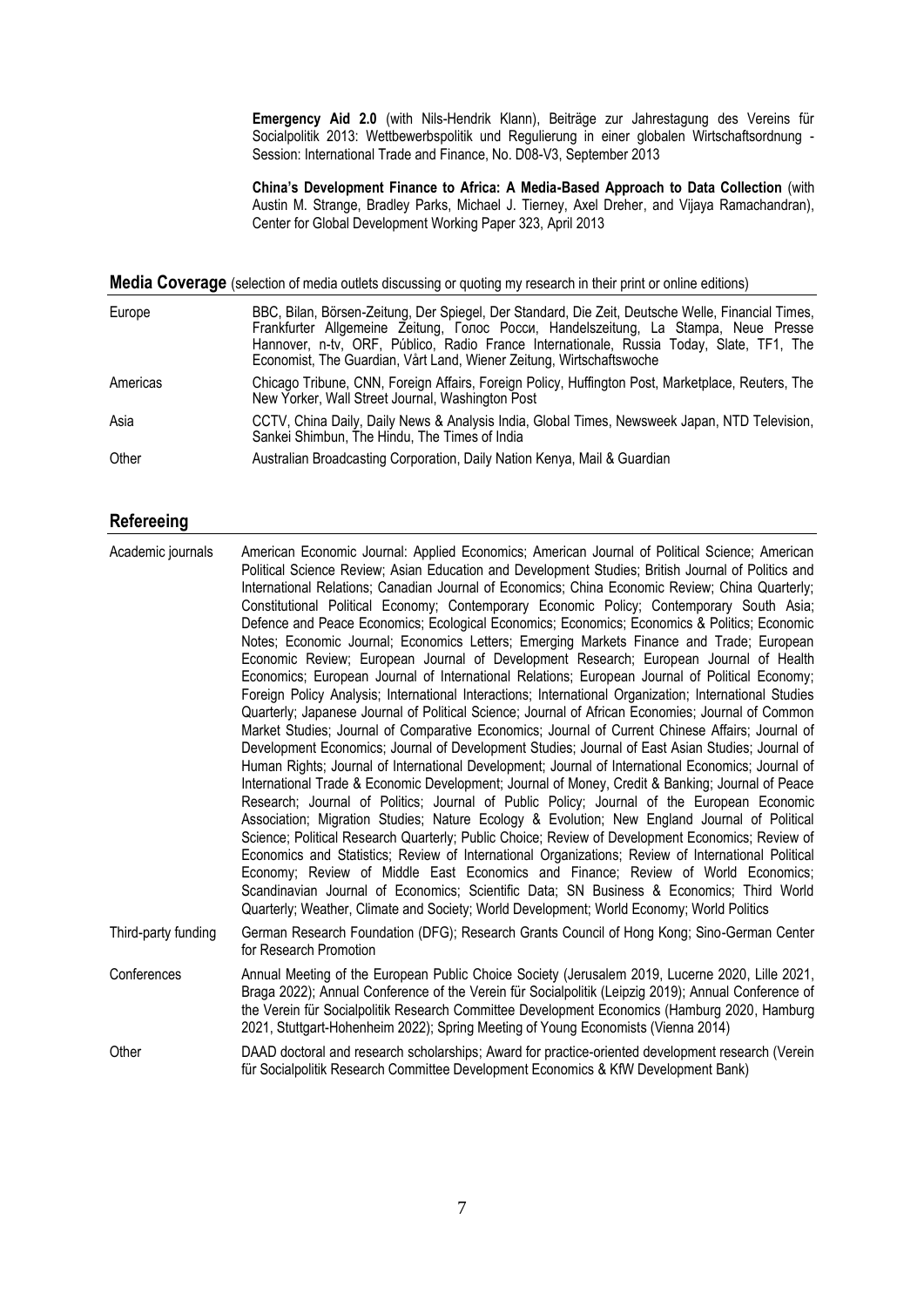# **Award of Project Grants, Third-party Funding, and Scholarships**

| 2022-2025 | Ministry of Science and Culture of the German State of Lower Saxony<br>Research grant "Research Cooperation Lower Saxony-Israel" (principal investigator, EUR 251.700)<br>Project: Economic and Ideological Causes of Political Radicalization and Violence: Evidence from<br>the 1789 French Revolution (joint with Hebrew University of Jerusalem) |
|-----------|------------------------------------------------------------------------------------------------------------------------------------------------------------------------------------------------------------------------------------------------------------------------------------------------------------------------------------------------------|
| 2022      | HUJI-U Göttingen Joint Workshop Programme<br>Grant for workshop funding (EUR 4,920)<br>Workshop: Political Economy and Development (joint with Hebrew University of Jerusalem)                                                                                                                                                                       |
| 2021-2024 | <b>Leibniz Association</b><br>Cooperative Excellence (cooperation partner, EUR 210,044)<br>Project: China in Africa: Exploring the Economic and Social Consequences                                                                                                                                                                                  |
| 2021-2022 | <b>German Research Foundation (DFG)</b><br>Research grant "Sachbeihilfe" (principal investigator, EUR 91.250)<br>Project: Empirical Analyses of Emerging Donors in Development Cooperation                                                                                                                                                           |
| 2020      | <b>Fritz Thyssen Stiftung</b><br>Grant for workshop funding (EUR 18,000) [returned due to coronavirus pandemic]<br>Workshop: China in the World Economy (Kiel Institute China Initiative)                                                                                                                                                            |
| 2017      | Excellence Initiative of the German Federal Ministry of Education and Research (FoF4)<br>Grant for workshop funding (EUR 1,000)<br>Workshop: FHM Workshop in Development Economics                                                                                                                                                                   |
| 2017      | Excellence Initiative of the German Federal Ministry of Education and Research (FoF4)<br>Grant for workshop funding (EUR 5,000)<br>Workshop: Tracking International Aid and Investment from Developing and Emerging Economies                                                                                                                        |
| 2017      | AidData (College of William & Mary)<br>Grant for workshop funding (US\$ 8,000)<br>Workshop: Tracking International Aid and Investment from Developing and Emerging Economies                                                                                                                                                                         |
| 2016      | AidData Research Consortium/U.S. Global Development Lab (powered by USAID)<br>Grant for workshop funding (US\$ 18,209)<br>Workshop: Geospatial Analysis of Disaster: Measuring Welfare Impacts of Emergency Relief                                                                                                                                   |
| 2015-2018 | <b>German Research Foundation (DFG)</b><br>Research grant "Sachbeihilfe" (principal investigator, EUR 158,622)<br>Project: The Economics of Emerging Donors in Development Cooperation                                                                                                                                                               |
| 2015-2018 | Academic Research Fund of the Ministry of Education Singapore<br>Research grant (collaborator, principal investigator: Soo Yeon Kim)<br>Project: From Emerging Markets to Rising Powers? Power Shift in Int'l Economic Governance                                                                                                                    |
| 2014      | Excellence Initiative of the German Federal Ministry of Education and Research (FoF4)<br>Grant for workshop funding (EUR 4,500)<br>Workshop: South-South-Development Cooperation                                                                                                                                                                     |
| 2011-2013 | <b>German Research Foundation (DFG)</b><br>Research grant "Sachbeihilfe" (contributed to proposal, principal investigator: Axel Dreher)<br>Project: Foreign Aid of Emerging Donors and International Politics                                                                                                                                        |
| 2011      | <b>German Academic Exchange Service (DAAD)</b><br>Short-term research scholarship for graduate studies at Princeton University                                                                                                                                                                                                                       |
| 2010      | Göttingen Graduate School of Social Sciences (GGG)<br>Tandem research grant (with Krishna Chaitanya Vadlamannati)<br>Project: Analysis of Indian Development Assistance                                                                                                                                                                              |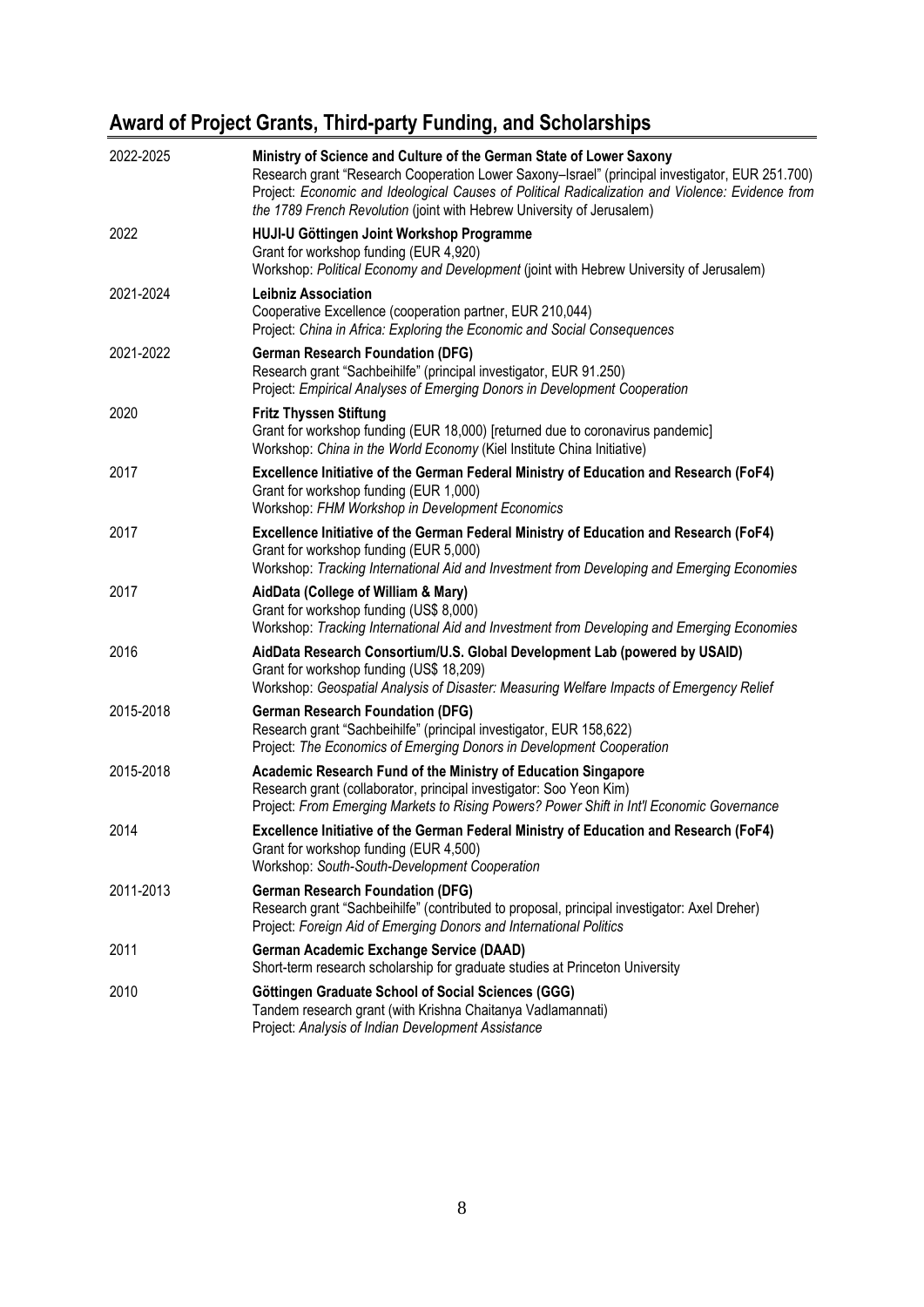# **Teaching Experience**

| University of Göttingen, Germany |                                                                                                                                                             |
|----------------------------------|-------------------------------------------------------------------------------------------------------------------------------------------------------------|
| Summer term 2022                 | Introduction to Development Economics (Bachelor, lecture, in German)                                                                                        |
| Summer term 2022                 | Empirical Analysis of Development Aid with Stata (Bachelor, seminar, with Felix Turbanisch)                                                                 |
| Summer term 2022                 | Development Economics III: Regional Perspectives in Development Economics (Master,<br>lecture, with Jann Lay)                                               |
| Summer term 2022                 | Advanced Development Economics (Master/PhD, lecture, with Renate Hartwig, Krisztina Kis-<br>Katos, Sarah Langlotz and Holger Strulik)                       |
| Summer term 2022                 | Research Colloquium of the Chair of Development Economics (Master/PhD, colloquium)                                                                          |
| Winter term 2010/11              | Development Economics I (Master, lecture)                                                                                                                   |
| Winter term 2010/11              | International Development Policy (Master, lecture, with Lennart Kaplan)                                                                                     |
| Winter term 2010/11              | Advanced Development Economics (Master/PhD, lecture, with Renate Hartwig, Krisztina Kis-<br>Katos, Sarah Langlotz and Holger Strulik)                       |
| Winter term 2010/11              | China's Economic and Political Development (Master, seminar, with Felix Turbanisch)                                                                         |
| Winter term 2010/11              | Research Colloquium of the Chair of Development Economics (Master/PhD, colloquium)                                                                          |
| Summer term 2021                 | Empirical Analysis of Development Aid with Stata (Bachelor, seminar, with Felix Turbanisch)                                                                 |
| Summer term 2021                 | Research Colloquium of the Chair of Development Economics (Master/PhD, colloquium)                                                                          |
| Winter term 2010/11              | Macroeconomics II (Bachelor, lecture, in German)                                                                                                            |
| Winter term 2010/11              | Development Economics I (Master, lecture)                                                                                                                   |
| Winter term 2010/11              | International Development Policy (Master, lecture, with Lennart Kaplan)                                                                                     |
| Winter term 2010/11              | Advanced Development Economics (Master/PhD, lecture, with Renate Hartwig, Christian<br>Bommer, Marcela Ibañez Diaz, Krisztina Kis-Katos and Holger Strulik) |
| Winter term 2010/11              | Research Colloquium of the Chair of Development Economics (Master/PhD, colloquium)                                                                          |
| Summer term 2020                 | Macroeconomics I (Bachelor, lecture, in German)                                                                                                             |
| Summer term 2020                 | Introduction to Development Economics (Bachelor, lecture, with Sarah Langlotz, in German)                                                                   |
| Summer term 2020                 | Empirical Analysis of Development Aid with Stata (Bachelor, seminar, with Felix Turbanisch)                                                                 |
| Summer term 2020                 | Research Colloquium of the Chair of Development Economics (Master/PhD, colloquium)                                                                          |
| Winter term 2019/20              | Development Economics I (Master, lecture)                                                                                                                   |
| Winter term 2019/20              | International Development Policy (Master, lecture, with N.N.)                                                                                               |
| Winter term 2019/20              | China's Economic and Political Development (Master, seminar, with Felix Turbanisch)                                                                         |
| Winter term 2019/20              | Advanced Development Economics (Master/PhD, lecture, with Marcela Ibañez Diaz, Krisztina<br>Kis-Katos and Holger Strulik)                                   |
| Summer term 2011                 | Introduction to Stata for BA/MA Theses (Bachelor/Master, course, with Jan H. Höffler and Nils-<br>Hendrik Klann, in German)                                 |
| Winter term 2010/11              | Economics and Politics of International Financial Organizations (Master, tutorials)                                                                         |
| Winter term 2010/11              | Introduction to Stata for BA/MA Theses (Bachelor/Master, course, with Jan H. Höffler and Nils-<br>Hendrik Klann, in German)                                 |
| Summer term 2010                 | <b>Political Economy of Development (Master, tutorials)</b>                                                                                                 |
| Summer term 2010                 | Introduction to Stata for BA/MA Theses (Bachelor/Master, course, with Nils-Hendrik Klann, in<br>German)                                                     |
| Winter term 2009/10              | Development Aid (Master, tutorials)                                                                                                                         |
| Winter term 2009/10              | Topics in Economic Globalization (Master, seminar, with Axel Dreher and Jan H. Höffler)                                                                     |
| Summer term 2009                 | Economics and Politics of International Financial Organizations (Master, tutorials)                                                                         |
| Summer term 2009                 | Development Aid (Master, seminar, with Axel Dreher and Nicolás Corona Juárez)                                                                               |
| Winter term 2008/09              | Political Economy of the IMF and the World Bank (Master, seminar, with Axel Dreher)                                                                         |
| Winter term 2008/09              | Macroeconomics I (Bachelor, tutorials, with Yvonne Sperlich, in German)                                                                                     |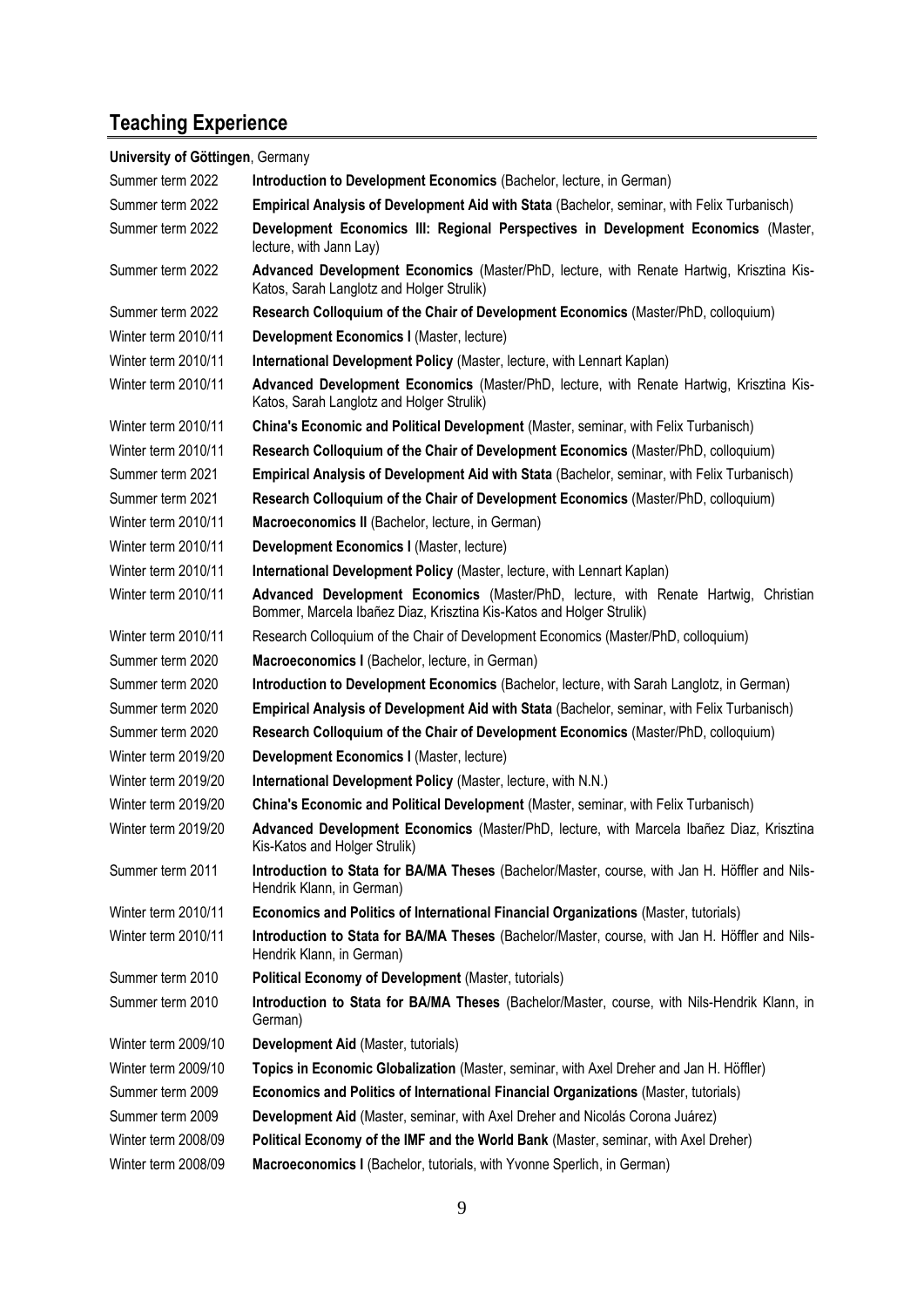#### **Helmut-Schmidt-University Hamburg (HSU/UniBw H)**, Germany

| Winter term 2019 | <b>Environmental Economics (Master, lecture, in German)</b>          |
|------------------|----------------------------------------------------------------------|
| Winter term 2019 | Political Economy of Development (Master, lecture)                   |
| Fall term 2018   | Introduction to Development Economics (Bachelor, lecture, in German) |

#### **Heidelberg University,** Germany

| Winter term 2017/18 | Macroeconomics (Bachelor, lecture, in German)                                                            |
|---------------------|----------------------------------------------------------------------------------------------------------|
| Summer term 2015    | <b>China's Economic Cooperation with Developing Countries (Bachelor, seminar, with Marina</b><br>Rudyak) |
| Summer term 2012    | Introduction to Stata for BA/MA Theses (Bachelor/Master, course, in German)                              |
| Winter term 2011/12 | Macroeconomics (Bachelor, tutorials, with Nicolás Corona Juárez, Kai Gehring and Maya<br>Schmaljohann)   |

#### **University of Passau**, Germany

| Summer term 2017    | Growth and Development (Bachelor, lecture) |
|---------------------|--------------------------------------------|
| Winter term 2016/17 | Economic Globalization (Master, seminar)   |
| Summer term 2016    | Growth and Development (Bachelor, lecture) |

#### **University of Guadalajara**, Mexico

| 09/2009 | Empirical International Trade (Master, seminar, with Nils-Hendrik Klann) |
|---------|--------------------------------------------------------------------------|
| 09/2009 | Development Aid (Master, seminar, with Nicolás Corona Juárez)            |

### **List of (Co-)Supervised PhD Theses**

| <b>Heidelberg University</b> | Angelika Budjan (2022): Financing for Sustainable Development: Emerging Issues and Actors<br>John Cruzatti C. (2021): Geography, Economics, and Power: Global Assessments of Development<br>with Geo-Referenced Data |
|------------------------------|----------------------------------------------------------------------------------------------------------------------------------------------------------------------------------------------------------------------|
| <b>HSU Hamburg</b>           | Matthias Fett (2021): High Life: The FIFA World Cup and Its Economic Effects<br>Daniela Wenzel (2018): Empirical Essays in Climate Economics                                                                         |
|                              | University of Göttingen Kerstin Unfried (2021): The causes and consequences of violent conflict                                                                                                                      |
| Univ. Paris Dauphine         | Ana Mie Horigoshi Reis (2020): L'aide internationale et gouvernance                                                                                                                                                  |
| University of Hanover        | Melvin Wong (2020): Spatial dimensions of social unrest and armed violence                                                                                                                                           |
|                              | University of St. Gallen Noémie Zurlinden (2020): Essays in Development Economics                                                                                                                                    |
|                              | University of Birmingham Tien Viet Nguyen (2019): Three Essays on Environment, Economics, and Politics                                                                                                               |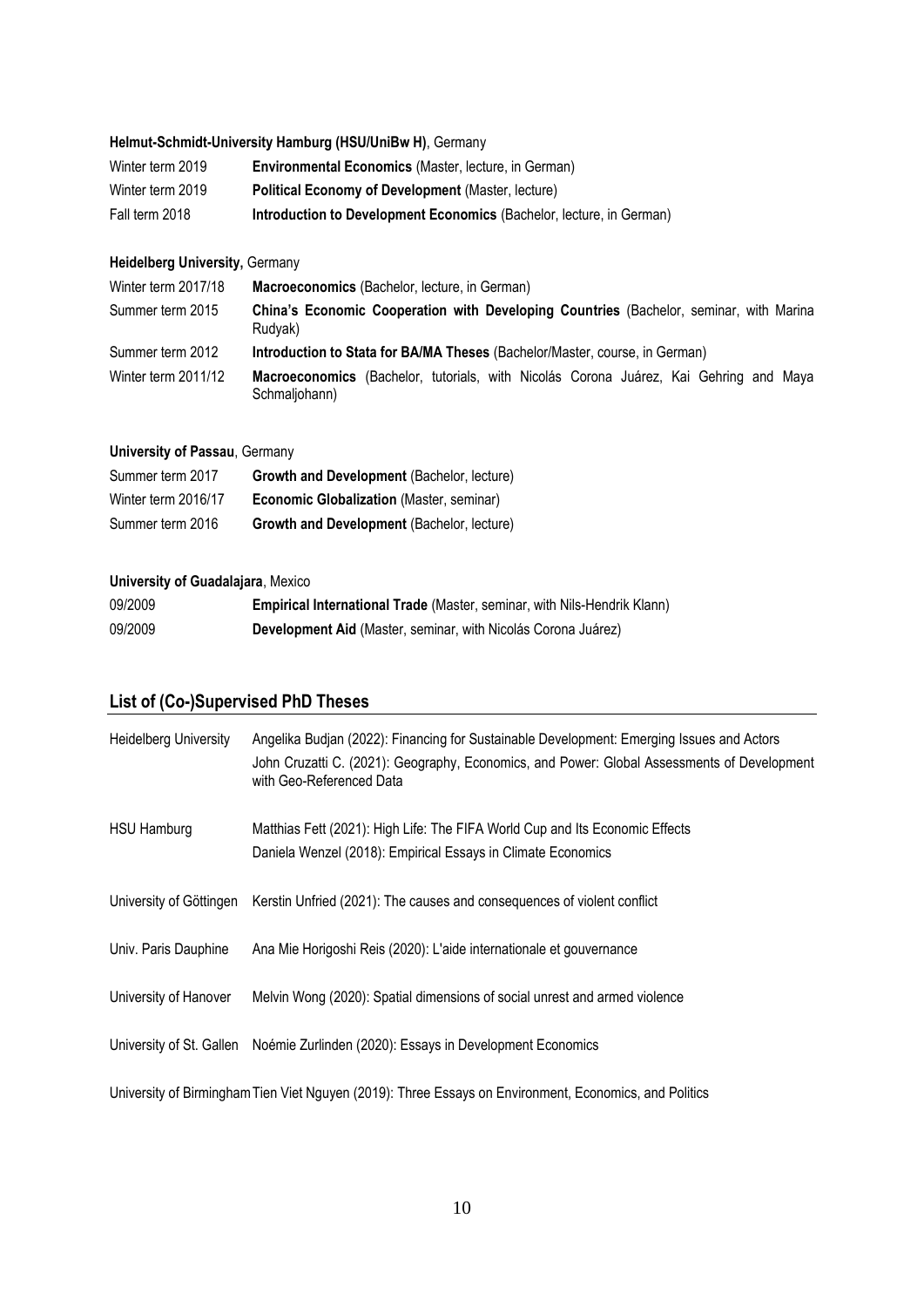# **List of (Co-)Supervised Bachelor, Master, and Postgraduate Program Theses**

| University of Göttingen      | Do Mining Megaprojects Have a Cursing Effect in Mongolia? An Empirical Analysis                                              |
|------------------------------|------------------------------------------------------------------------------------------------------------------------------|
|                              | Long-run Effects of the Transatlantic Cotton Trade on Racial Education Disparities in the Deep<br>South of the United States |
|                              | Allokation chinesischer Covid-19 Impfstoffe - eine ökonometrische Analyse von Hilfslieferungen                               |
|                              | Chinese Aid, Favoritism and Living Standards in the Global South                                                             |
|                              | Hometown Favoritism in China: An Empirical Analysis                                                                          |
|                              | The Impact of Chinese Aid in Bilateral Trade Relations with the Global South                                                 |
|                              | The Globalization-Inequality Nexus and the Welfare State: A Literature Review                                                |
|                              | Is Aid for Trade Effective for Recipient Countries or Is It a Tool for Donor Countries to Enhance<br>Their Trade Capacities? |
|                              | Local Labour Market Effects of Chinese Aid Projects in Sub-Saharan Africa: A Geospatial Impact<br>Evaluation                 |
|                              | The Effects of Liberal Economic Policies on Human Trafficking: An Empirical Analysis                                         |
|                              | The Determinants of China's Outward FDI Activities: An Empirical Approach                                                    |
|                              | European Union Aid Architecture: Rethinking Comparative Advantage                                                            |
|                              | Human Rights Violations and Trade with China: An Empirical Analysis                                                          |
|                              | China im Zeitalter der Globalisierung                                                                                        |
|                              | Liberalisierung des Agrarhandels: Wachstumsimpuls für die Entwicklungsländer?                                                |
|                              | Wohlfahrtseffekte von Handelsliberalisierung: Mögliche Auswirkungen eines Abschlusses der<br>Doha-Runde                      |
| <b>HSU Hamburg</b>           | Eine empirische Analyse der Determinanten saudi-arabischer Entwicklungshilfe                                                 |
|                              | Determinanten chinesischer Waffenexporte                                                                                     |
| <b>IfW Kiel</b>              | Introducing a New Dataset for Investments in Greenland                                                                       |
|                              | Beyond Europe: Implications of Brexit on UK Development Aid                                                                  |
| <b>Heidelberg University</b> | An Empirical Analysis of the Link between Human Rights in Recipient Countries and Chinese Aid<br>Allocation                  |
|                              | Allocation Criteria for Chinese Infrastructure Assistance: An Econometric Analysis                                           |
|                              | Is China's Aid Allocation Consistent with International Development Goals? A Sector-specific<br><b>Empirical Analysis</b>    |
|                              | The Effects of International Development Aid on Migration Intentions                                                         |
|                              | The Distribution of Development Finance within China: an Empirical Analysis at the Regional Level                            |
|                              | China's Economic Cooperation and its Public Perception Abroad: Empirical Evidence from Latin<br>America                      |
|                              | The Effect of Tropical Cyclones on Economic Development Disentangled - A Panel Data Analysis<br><b>Using Geodata</b>         |
|                              | The World Food Programme and its Allocation of Aid - Does Executive Board Membership Matter?                                 |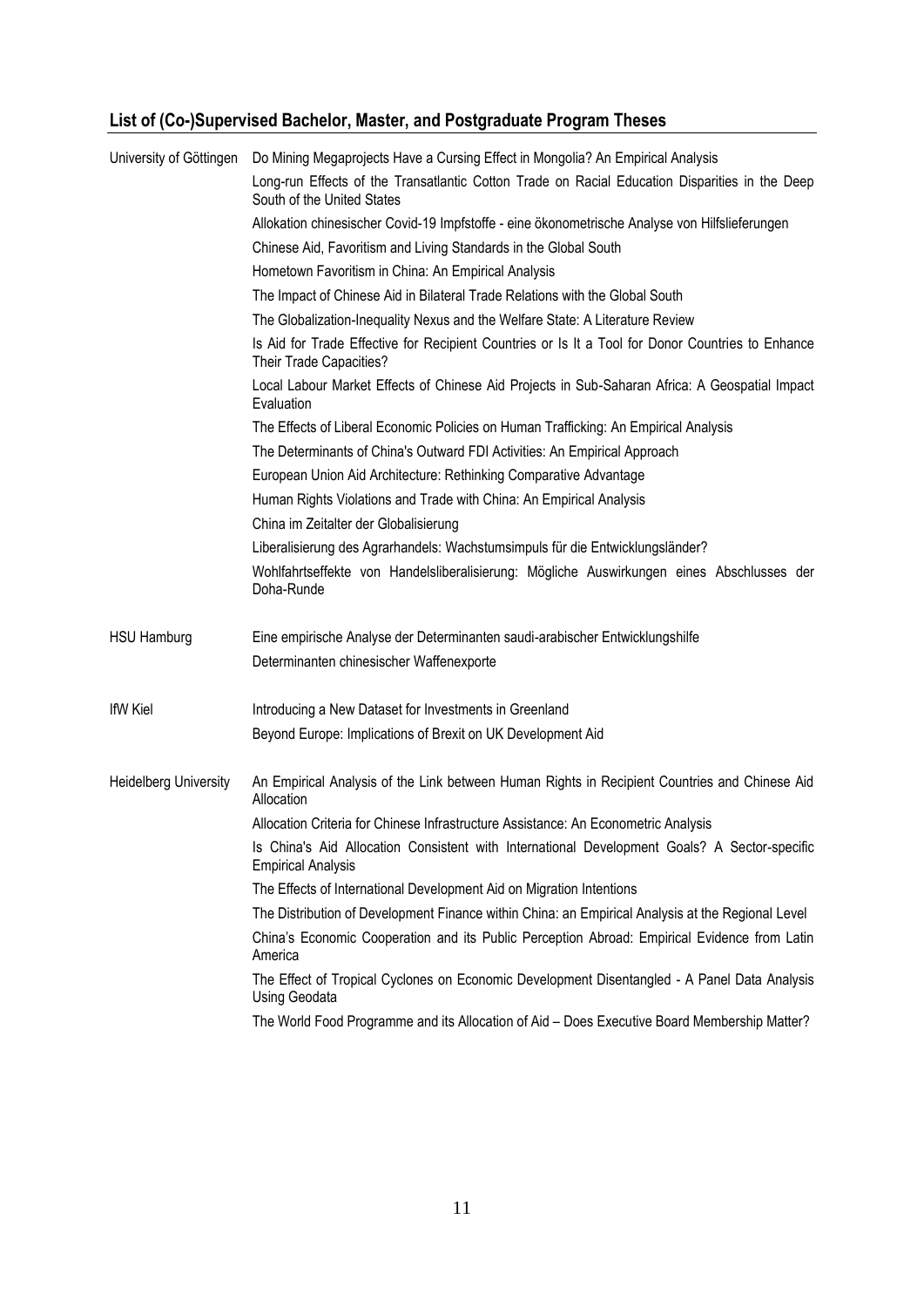## **Academic Events**

#### **Organization of Academic Conferences, Workshops and Public Lecture Series**

| <b>Since 2021</b>   | Global China Conversations (with Dietmar Baetge, Vera Eichenauer, and Wan-Hsin Liu), Kiel<br>Institute for the World Economy, Germany [online]                                                                                             |
|---------------------|--------------------------------------------------------------------------------------------------------------------------------------------------------------------------------------------------------------------------------------------|
| 10/2021             | 17th Annual Workshop of the Households in Conflict Network, University of Göttingen, Germany<br>[online] (with Sarah Langlotz, Marcela Ibanez, Lennart Kaplan, Krisztina Kis-Katos, Turkan<br>Majidzade, Paul Michel and Mareike Weiß)     |
| 01/2021-04/2021     | Lecture series "China's Economic Rise - Political Transformations in Asia and Beyond" (with<br>Anja Jetschke), University of Göttingen, Germany [online]                                                                                   |
| 09/2020             | Online Opening Conference of the Kiel Institute Africa Initiative and the Kiel Institute China<br>Initiative "China's Economic Engagement in Africa", Kiel Instiute for the World Economy,<br>Germany [online event]                       |
| 11/2019             | Development Economics Poster Workshop (with Samuel Siewers), University of Göttingen,<br>Germany                                                                                                                                           |
| 06/2019             | Beyond Basic Questions Workshop (with Sebastian Schmidt), Kiel Institute for the World<br>Economy, Germany                                                                                                                                 |
| 06/2019             | 2nd HSU-IfW-Workshop in Development and Environmental Economics (with Sebastian<br>Schmidt), Kiel Institute for the World Economy, Germany                                                                                                 |
| 11/2018             | 1st HSU-IfW-Workshop in Development and Environmental Economics (with Sebastian<br>Schmidt), HSU Hamburg, Germany                                                                                                                          |
| 11/2018             | Talks on Migration Policy (Migrationspolitische Gastvorträge) (with Annette Jünemann and Max<br>Steinhardt), HSU Hamburg, Germany                                                                                                          |
| 10/2017             | 3rd FHM Development Economics Workshop: Globalization and Distributional Conflict in<br>Developing Countries (with Sarah Langlotz and Michael Schleicher), Heidelberg University,<br>Germany                                               |
| 09/2017             | Workshop "Tracking International Aid and Investment from Developing and Emerging<br>Economies" (with Gerda Asmus, Axel Dreher, Vera Z. Eichenauer and Angelika Müller), Heidelberg<br>University, Germany                                  |
| Winter term 2016/17 | Public lecture series "The End of Globalization? Understanding Challenges to International<br>Cooperation" (with Sebastian Ziaja), Heidelberg University, Germany                                                                          |
| 07/2016             | Symposium "Geospatial Analysis of Disasters: Measuring Welfare Impacts of Emergency<br>Relief" (with Vera Eichenauer and Sven Kunze in collaboration with the GIScience Group of<br>Heidelberg University), Heidelberg University, Germany |
| 09/2014             | Workshop "South-South Development Cooperation: Chances and Challenges for the<br>International Aid Architecture" (with Dana de la Fontaine, Katharina Richert and Jivanta Schöttli),<br>Heidelberg University, Germany                     |

#### **Conference Presentations, Workshop Participations, and Invited Talks**

| 2022    |                                                                                                                                                                                           |
|---------|-------------------------------------------------------------------------------------------------------------------------------------------------------------------------------------------|
| 04/2022 | Megatrends Afrika "New Actors, New Patterns: Foreign Involvement in African Conflicts and<br><b>Economies", SWP Berlin, Germany [hybrid event]</b>                                        |
| 04/2022 | <b>Book a Scientist</b> , Leibniz Association, Berlin, Germany Jonline event                                                                                                              |
| 02/2022 | China Strategie 2022, China. Table, Germany Jonline event]                                                                                                                                |
| 2021    |                                                                                                                                                                                           |
| 12/2021 | Africa in Shifting Global Context: the Roles of China and the EU, University of Göttingen,<br>Germany [online event]                                                                      |
| 11/2021 | Treffen der China-AG, Heinrich-Böll-Stiftung, Germany Jonline event]                                                                                                                      |
| 11/2021 | SIPRI Online Roundtable: Chinese ODA in Africa and implications for the International Aid<br>Architecture, Stockholm International Peace Research Institute, Solna, Sweden [online event] |
| 11/2021 | Verein der Freunde und ehemaligen Mitglieder des Ibero-Amerika Instituts für<br>Wirtschaftsforschung, University of Göttingen, Germany                                                    |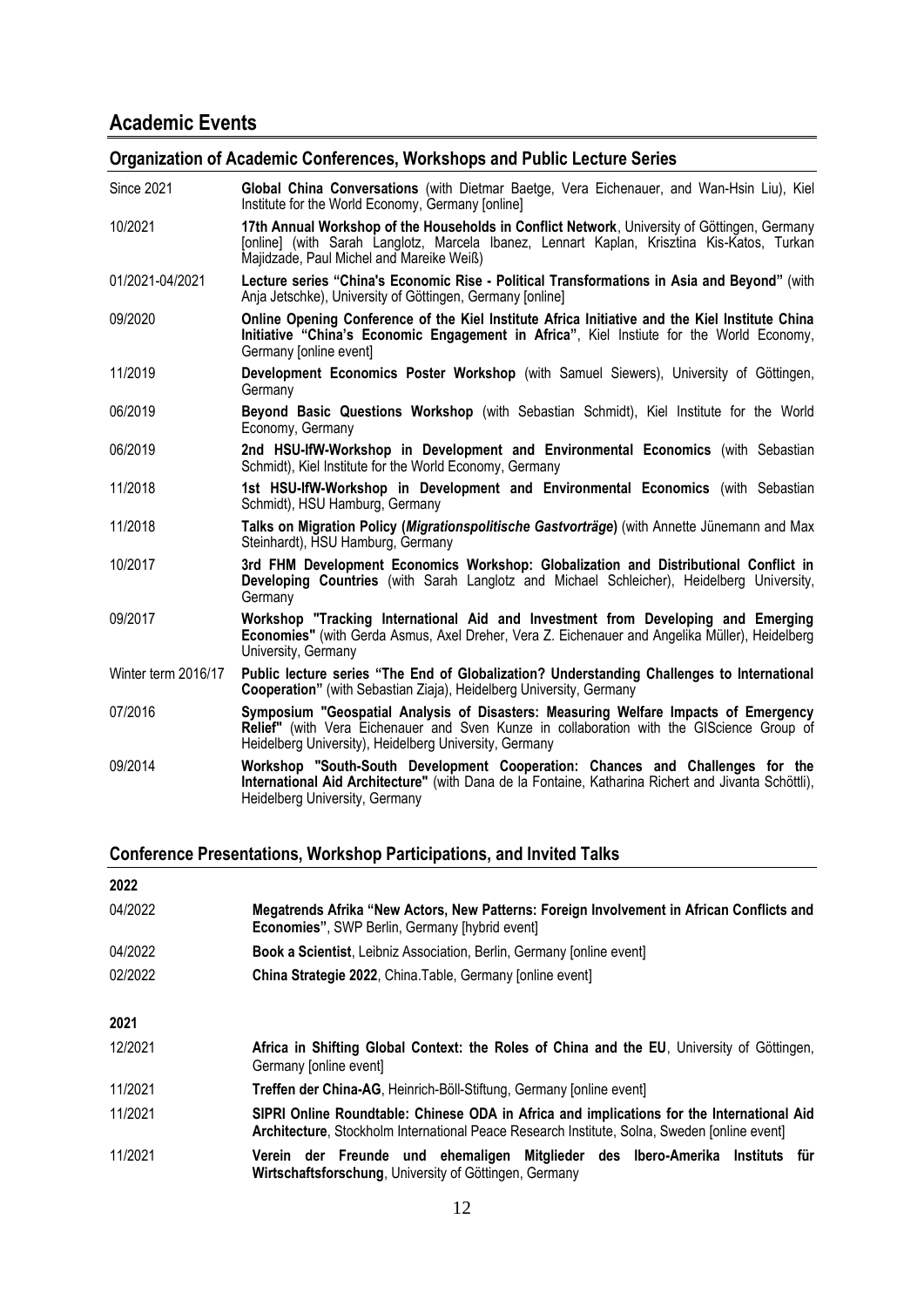| 10/2021 | Columbia University International Politics Seminar, Columbia University, New York City, USA<br>[online event]                                                                      |
|---------|------------------------------------------------------------------------------------------------------------------------------------------------------------------------------------|
| 10/2021 | 17th Annual Workshop of the Households in Conflict Network, University of Göttingen,<br>Germany [online event]                                                                     |
| 10/2021 | Tuesday Talks, Economic Statecraft Program, Texas A&M University, USA [online event]                                                                                               |
| 08/2021 | Webinar on 'Structural Constraints on the Economy, Growth and Political Economy',<br>Economic Research Southern Africa, South Africa [online event]                                |
| 08/2021 | Beyond Basic Questions Workshop, University of Erlangen-Nürnberg, Nürnberg, Germany                                                                                                |
| 07/2021 | International Conference on Globalization and Development, University of Goettingen,<br>Germany [online event]                                                                     |
| 06/2021 | Annual Conference of the Verein für Socialpolitik Research Committee Development<br>Economics, GIGA Hamburg & HSU Hamburg, Germany                                                 |
| 04/2021 | Annual Meeting of the European Public Choice Society (EPCS), University of Lille, France<br>[online event]                                                                         |
| 03/2021 | CSAE Conference 2021: Economic Development in Africa, University of Oxford, UK [online<br>event]                                                                                   |
| 03/2021 | Seminar on the Political Economy of International Organization, Villanova University, USA<br>[online event]                                                                        |
| 2020    |                                                                                                                                                                                    |
| 11/2020 | Conference "United in Diversity - A Europe of Sustainability", University of Göttingen,<br>Germany [online event]                                                                  |
| 11/2020 | 8. Asientag: Solidarität in der Pandemie, Asienhaus, Cologne, Germany Jonline event]                                                                                               |
| 09/2020 | Jahrestagung des Vereins für Socialpolitik, University of Cologne, Germany [online event]                                                                                          |
| 09/2020 | Online Opening Conference of the Kiel Institute Africa Initiative and the Kiel Institute China<br>Initiative "China's Economic Engagement in Africa", Kiel, Germany Jonline event] |
| 02/2020 | Annual Conference on the Political Economy of International Organizations, Vancouver,<br>Canada                                                                                    |
| 02/2020 | Book Workshop "Explaining Chinese Aid", Vancouver, Canada                                                                                                                          |
| 01/2020 | Gutenberg School of Management and Economics Faculty Seminar Series, University of<br>Mainz, Germany                                                                               |
| 2019    |                                                                                                                                                                                    |
| 08/2019 | Workshop Behavioral Insights in Development and Peace Building, University of Göttingen,<br>Germany                                                                                |
| 08/2019 | China Economics Summer Institute, Peking University, Beijing, China                                                                                                                |
| 07/2019 | Next Generation Economics (NGE) Seminar, University of Hohenheim, Stuttgart, Germany                                                                                               |
| 06/2019 | Beyond Basic Questions Workshop, Kiel Institute for the World Economy, Kiel, Germany                                                                                               |
| 06/2019 | Annual Conference of the Verein für Socialpolitik Research Committee Development<br>Economics, DIW Berlin, Germany                                                                 |
| 06/2019 | Tuesday Talk at the Institute For Advanced Sustainability Studies (IASS), Potsdam, Germany                                                                                         |
| 05/2019 | GeoData in Economics Workshop, University of Hamburg, Germany                                                                                                                      |
| 05/2019 | Seminar talk at the German Institute of Global and Area Studies (GIGA), Hamburg, Germany                                                                                           |
| 05/2019 | Economics Research Seminar, University of Milano-Bicocca, Milan, Italy                                                                                                             |
| 04/2019 | Research Seminar of the Department of Economics at the Graduate Institute (IHEID),<br>Graduate Institute of International and Development Studies, Geneva, Switzerland             |
| 04/2019 | International Conference on the Past, Present and Future of African-Asian Relations,<br>University of Neuchâtel, Switzerland                                                       |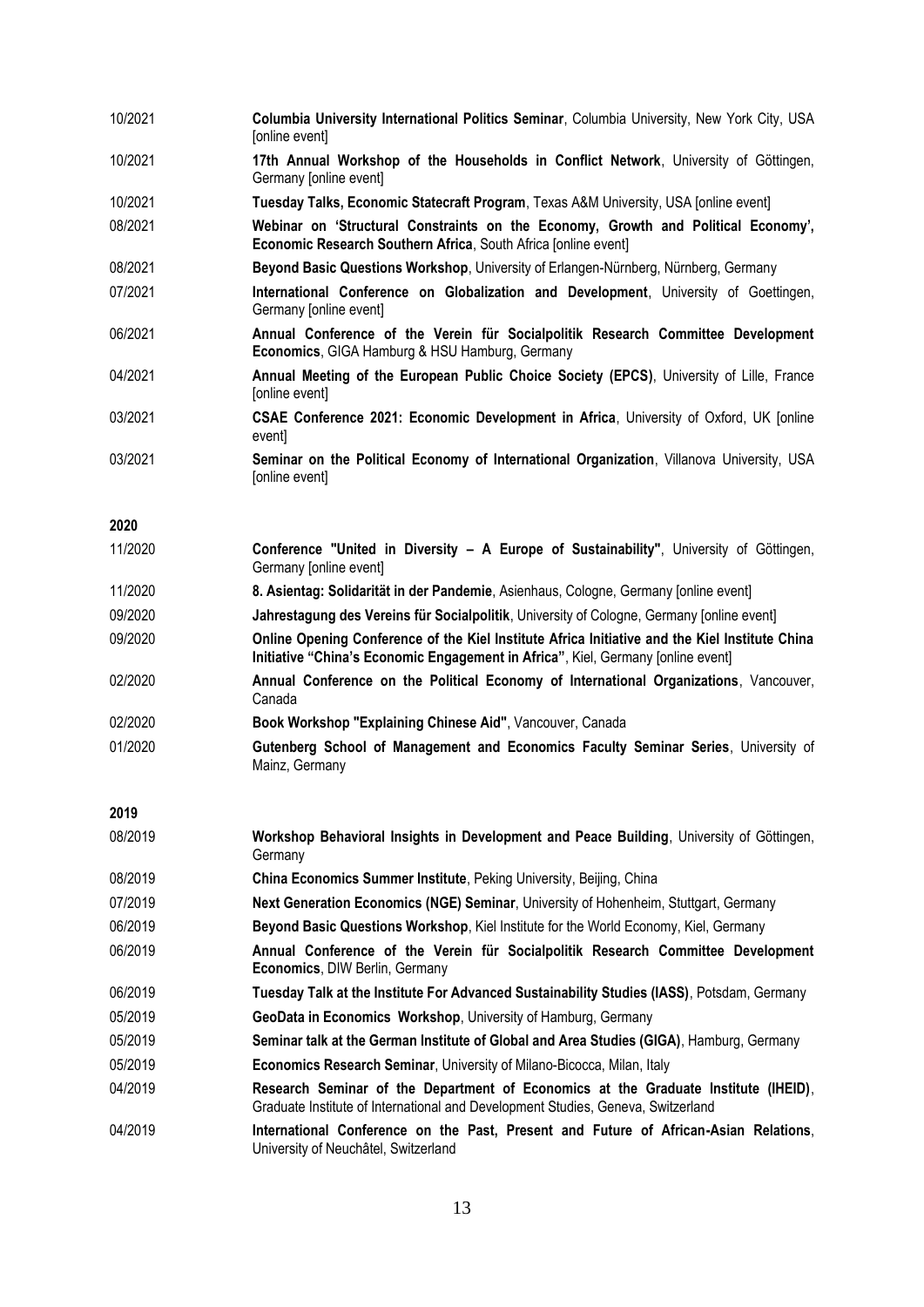| 04/2019 | Annual Meeting of the European Public Choice Society (EPCS), Hebrew University of<br>Jerusalem, Israel                                                           |  |  |  |  |  |
|---------|------------------------------------------------------------------------------------------------------------------------------------------------------------------|--|--|--|--|--|
| 03/2019 | Global Solutions Summit: The World Policy Forum, ESMT Berlin, Germany                                                                                            |  |  |  |  |  |
| 02/2019 | Conference on the Political Economy of Democracy and Dictatorship, University of Münster,<br>Germany                                                             |  |  |  |  |  |
| 02/2019 | TEDE Workshop "Topics in Development and Environmental Research", University of<br>Birmingham, UK                                                                |  |  |  |  |  |
| 01/2019 | KfW-DEG "Managementtag zu EZ in Theorie und Praxis", Montabour, Germany                                                                                          |  |  |  |  |  |
| 01/2019 | Erich-Schneider-Seminar of the Department of Economics, Kiel University, Germany                                                                                 |  |  |  |  |  |
| 2018    |                                                                                                                                                                  |  |  |  |  |  |
| 11/2018 | German Institute for Development Evaluation (DEval), Bonn, Germany                                                                                               |  |  |  |  |  |
| 11/2018 | GP Salon "Wirtschaft als Teil der Lösung", Haus der Deutschen Wirtschaft, Berlin, Germany                                                                        |  |  |  |  |  |
| 10/2018 | PEGNet Conference 2018, African School of Economics, Cotonou, Benin                                                                                              |  |  |  |  |  |
| 09/2018 | Séminaire DIAL, Université Paris Dauphine, France                                                                                                                |  |  |  |  |  |
| 09/2018 | Annual Conference of the Verein für Socialpolitik Research Committee Economic Systems<br>and Institutional Economics, Helmut Schmidt University Hamburg, Germany |  |  |  |  |  |
| 06/2018 | Annual Conference of the Verein für Socialpolitik Research Committee Development<br>Economics, University of Zurich/ETH Zurich, Switzerland                      |  |  |  |  |  |
| 06/2018 | Book Workshop "Entwicklungsökonomik", ETH Zurich, Switzerland                                                                                                    |  |  |  |  |  |
| 06/2018 | Research Seminar at the Department of Economics, University of Bergen, Norway                                                                                    |  |  |  |  |  |
| 06/2018 | <b>IfW Special Staff Seminar, Kiel Institute for the World Economy, Kiel, Germany</b>                                                                            |  |  |  |  |  |
| 05/2018 | Workshop on Geodata and Economics, TU Braunschweig, Germany                                                                                                      |  |  |  |  |  |
| 05/2018 | International Conference on Globalization and Development, University of Göttingen, Germany                                                                      |  |  |  |  |  |
| 04/2018 | FHM Development Economics Workshop, University of Mannheim, Germany                                                                                              |  |  |  |  |  |
| 04/2018 | Annual Meeting of the European Public Choice Society (EPCS), Catholic University of the<br>Sacred Heart, Rome, Italy                                             |  |  |  |  |  |
| 03/2018 | CSAE Conference 2018: Economic Development in Africa, University of Oxford, UK                                                                                   |  |  |  |  |  |
| 02/2018 | RITM Economics Seminar, Université Paris Sud, France                                                                                                             |  |  |  |  |  |
| 01/2018 | Sheffield Workshop in Political Economy, University of Sheffield, UK                                                                                             |  |  |  |  |  |
| 01/2018 | Graduiertenseminar in Volkswirtschaftslehre der Universität Bayreuth, Lichtenfels, Germany                                                                       |  |  |  |  |  |
| 2017    |                                                                                                                                                                  |  |  |  |  |  |
| 12/2017 | EUDN Scientific Conference, University of Göttingen, Germany                                                                                                     |  |  |  |  |  |
| 11/2017 | Annual Conference of the International Political Economy Society, UT Austin, USA                                                                                 |  |  |  |  |  |
| 11/2017 | Hamburg Lecture on Law & Economics, University of Hamburg, Germany                                                                                               |  |  |  |  |  |
| 10/2017 | FHM Development Economics Workshop, Heidelberg University, Germany                                                                                               |  |  |  |  |  |
| 10/2017 | Public Lecture Series "Entwicklungsökonomik - Herausforderungen. Chancen. Lösungen?",<br>University of Mannheim, Germany                                         |  |  |  |  |  |
| 07/2017 | Workshop "Tracking International Aid and Investment from Developing and Emerging<br>Economies", Heidelberg University, Germany                                   |  |  |  |  |  |
| 07/2017 | Workshop BNUBS (Lyon)-GATE (Beijing)-AWI (Heidelberg), Heidelberg University, Germany                                                                            |  |  |  |  |  |
| 06/2017 | 10th International Conference on "Migration and Development", Center for Research on<br>International Development (CERDI), Clermont-Ferrand, France              |  |  |  |  |  |
| 06/2017 | Beyond Basic Questions Workshop, University of Milan, Gargnano (Lombardy), Italy                                                                                 |  |  |  |  |  |

06/2017 **Annual Conference of the Verein für Socialpolitik Research Committee Development Economics**, University of Göttingen, Germany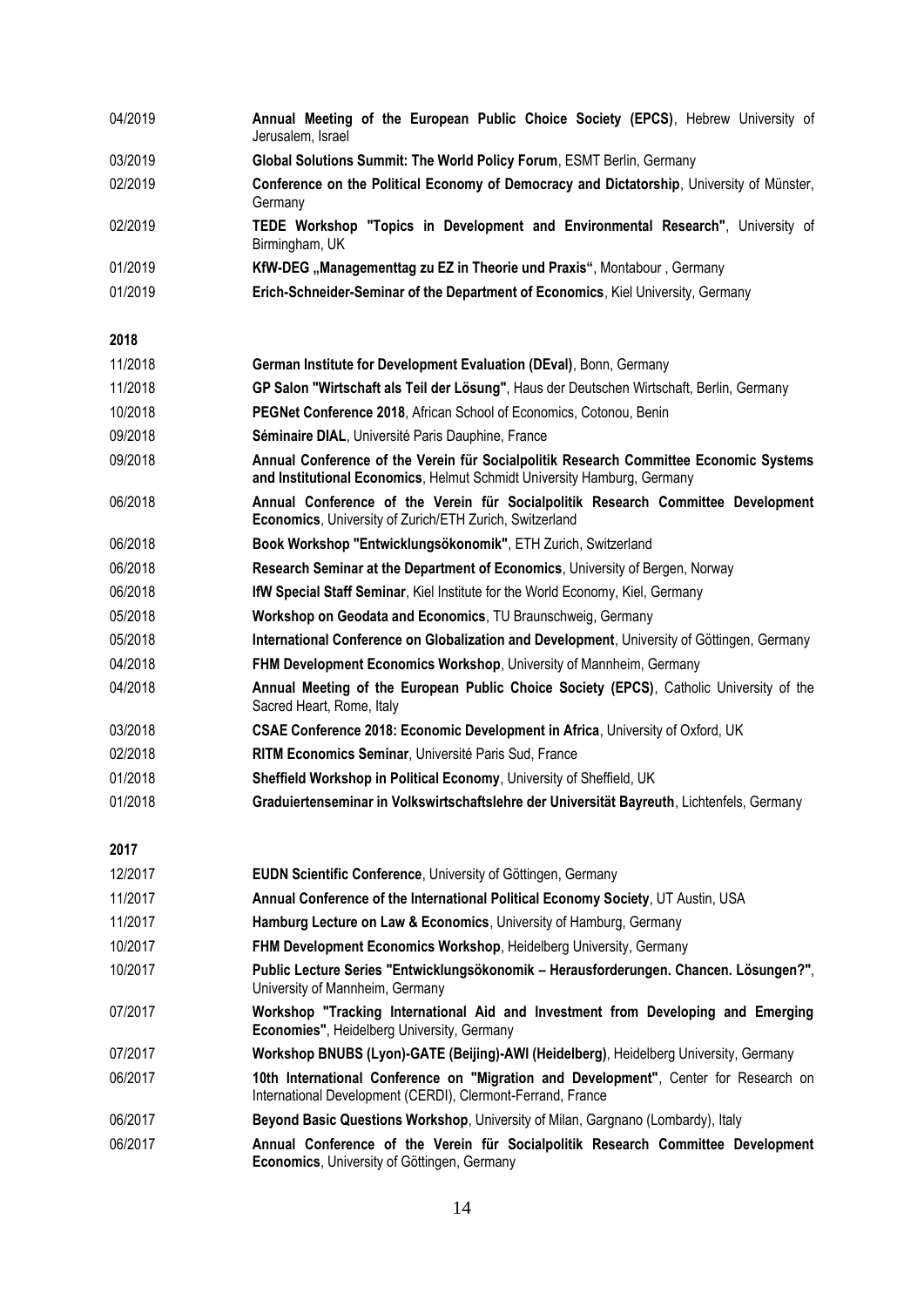| 05/2017 | 2017 ZEW Public Finance Conference: Public Finance and Development, ZEW Mannheim,<br>Germany                                                                |
|---------|-------------------------------------------------------------------------------------------------------------------------------------------------------------|
| 04/2017 | Annual Meeting of the European Public Choice Society (EPCS), Central European University,<br>Budapest, Hungary                                              |
| 04/2017 | Workshop on Experiments in Foreign Aid Research: Views from Donor and Recipient<br>Publics, University of California Washington Center, Washington, DC, USA |
| 04/2017 | FHM Development Economics Workshop, Goethe University Frankfurt, Germany                                                                                    |
| 03/2017 | Conference on BRICS and the Global Economy, National University of Singapore, Singapore                                                                     |
| 01/2017 | Research Seminar of the Mercator School of Management, University of Duisburg-Essen,<br>Germany                                                             |
| 01/2017 | Annual Conference on the Political Economy of International Organizations, University of<br>Bern, Switzerland                                               |
| 2016    |                                                                                                                                                             |
| 12/2016 | EUDN Scientific Conference/European Development Conference 2016: Migration and<br>Development, University of Bonn, Germany                                  |
| 12/2016 | FHM Development Economics Workshop, University of Mannheim, Germany                                                                                         |
| 10/2016 | Research Seminar in Economics, University of Passau, Germany                                                                                                |
| 09/2016 | Colloquium of the Center for Comparative & International Studies, ETH Zurich and University<br>of Zurich, Switzerland                                       |
| 09/2016 | Villanova Department of Economics Seminar Series, Villanova University, USA                                                                                 |
| 09/2016 | Annual Meeting of the American Political Science Association, Philadelphia, USA                                                                             |
| 08/2016 | Conference "Development, Trade and Investment," Stockholm China Economic Research<br>Institute, Stockholm School of Economics, Sweden                       |
| 08/2016 | China Economics Summer Institute, Institute for Emerging Market Studies, Hong Kong University<br>of Science and Technology, China                           |
| 07/2016 | Symposium "Geospatial Analysis of Disasters: Measuring Welfare Impacts of Emergency<br>Relief", Heidelberg University, Germany                              |
| 07/2016 | Beyond Basic Questions Workshop, University of Salzburg, Austria                                                                                            |
| 06/2016 | Development Economics Conference "Goettinger Schule", University of Göttingen, Germany                                                                      |
| 06/2016 | Annual Conference of the Verein für Socialpolitik Research Committee Development<br>Economics, Heidelberg University, Germany                               |
| 04/2016 | Annual Meeting of the European Public Choice Society, University of Freiburg, Germany                                                                       |
| 03/2016 | CSAE Conference 2016: Economic Development in Africa, University of Oxford, UK                                                                              |
| 03/2016 | Seminar of the Department of Political Science, National University of Singapore                                                                            |
| 01/2016 | Seminar of the European Center for Advanced Research in Economics and Statistics<br>(ECARES), Université libre de Bruxelles, Belgium                        |
| 01/2016 | Workshop Global Economic Governance in Transition, Brigham Young University, Provo, USA                                                                     |
| 01/2016 | Annual Conference on the Political Economy of International Organizations, University of<br>Utah, Salt Lake City, USA                                       |
| 2015    |                                                                                                                                                             |
| 11/2015 | Workshop on Foreign Direct Investment and Multinational Corporations, University of Mainz,<br>Germany                                                       |
| 09/2015 | Jahrestagung des Vereins für Socialpolitik, Münster, Germany                                                                                                |
| 08/2015 | Annual Congress of the European Economic Association, University of Mannheim, Germany                                                                       |
| 06/2015 | Beyond Basic Questions Workshop, Leibniz University Hannover, Germany                                                                                       |
| 06/2015 | Nordic Conference on Development Economics, University of Copenhagen, Denmark                                                                               |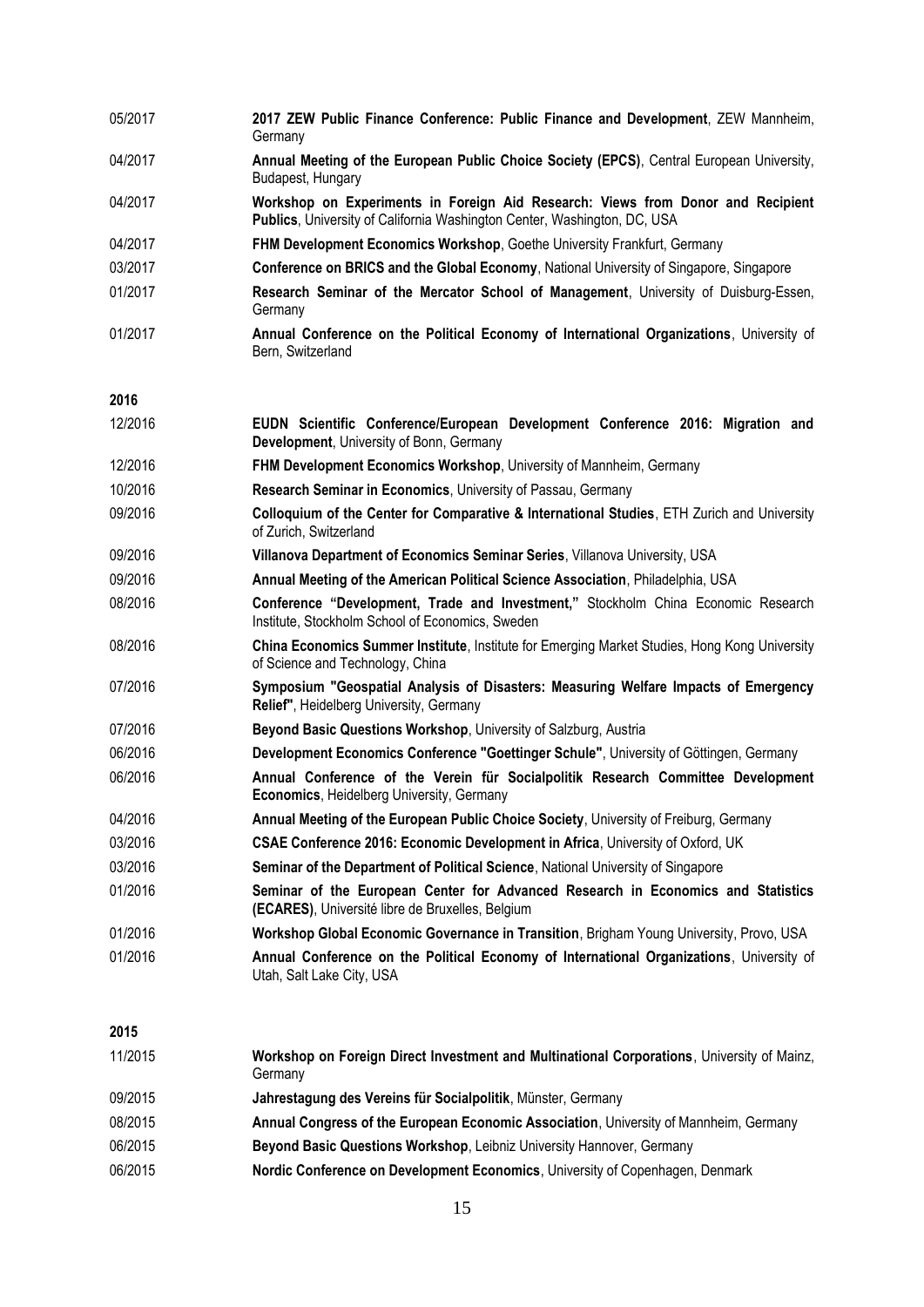| 06/2015 |                                                                 |  |  |  |  |  |  |  |  | Annual Conference of the Verein für Socialpolitik Research Committee Development |
|---------|-----------------------------------------------------------------|--|--|--|--|--|--|--|--|----------------------------------------------------------------------------------|
|         | <b>Economics, Kiel Institute for the World Economy, Germany</b> |  |  |  |  |  |  |  |  |                                                                                  |

- 06/2015 **European Development Days**, European Commission, Brussels, Belgium
- 05/2015 **International Economic Policy Research Seminar**, Goethe University Frankfurt, Germany
- 05/2015 **International Conference on Globalization and Development**, University of Göttingen, Germany
- 04/2015 **IMF Conference on Financing for Development**, Graduate Institute of International and Development Studies, Geneva, Switzerland
- 04/2015 **Annual Meeting of the European Public Choice Society**, University of Groningen, Netherlands
- 03/2015 **CSAE Conference 2015: Economic Development in Africa**, University of Oxford, UK
- 02/2015 **Annual Conference on the Political Economy of International Organizations**, Hertie School of Governance, Berlin, Germany
- 02/2015 **International Conference "Approaches and Implementation of Asian and European Official Development Assistance (ODA): Similarities, Specificities and Convergences"**, Catholic Louvain University, Louvain-La-Neuve, Belgium
- 01/2015 **International Economic Policy Research Seminar & AFRASO Lecture**, Goethe University Frankfurt, Germany

#### **2014**

| 11/2014 | AWI Departmental Workshop, Heidelberg University, Germany                                                                                            |
|---------|------------------------------------------------------------------------------------------------------------------------------------------------------|
| 11/2014 | AidData Event "Where in the World is Chinese Development Finance?", OpenGov Hub,<br>Washington, DC, USA                                              |
| 11/2014 | Annual Conference of the International Political Economy Society, Georgetown University,<br>Washington, DC, USA                                      |
| 10/2014 | SNIS Dissemination Workshop "The Proliferation of Multilateral Funds", University of Zurich,<br>Switzerland                                          |
| 09/2014 | Workshop "South-South Development Cooperation: Chances and Challenges for the<br>International Aid Architecture", Heidelberg University, Germany     |
| 09/2014 | School of International Economics and Trade Weekly Forum, Central University of Finance and<br>Economics, Beijing, China                             |
| 06/2014 | First Symposium of Development and Institutional Economics, Kaifeng, China                                                                           |
| 06/2014 | China Meeting of the Econometric Society, Xiamen University, China                                                                                   |
| 06/2014 | Beyond Basic Questions Workshop, Heidelberg University, Germany                                                                                      |
| 03/2014 | Volkswirtschaftliches Kolloquium, Helmut-Schmidt-Universität Hamburg, Germany                                                                        |
| 02/2014 | Public Seminar of the East Asian Institute, National University of Singapore                                                                         |
| 01/2014 | Annual Conference on the Political Economy of International Organizations, Princeton<br>University, USA                                              |
| 01/2014 | Convening of the AidData Research Consortium, College of William & Mary, Williamsburg, USA                                                           |
| 2013    |                                                                                                                                                      |
| 11/2013 | AWI Departmental Workshop, Heidelberg University, Germany                                                                                            |
| 10/2013 | Conference "Fragmentation or Pluralism? The organisation of development cooperation<br>revisited", German Development Institute (DIE), Bonn, Germany |
| 09/2013 | KOF Research Seminar, ETH Zürich, Switzerland                                                                                                        |
| 09/2013 | Jahrestagung des Vereins für Socialpolitik, Düsseldorf, Germany                                                                                      |
| 08/2013 | Annual Meeting of the American Political Science Association, Chicago, USA                                                                           |
| 06/2013 | Guest Lecture at the Institute for West Asian & African Studies (IWAAS), Chinese Academy of<br>Social Sciences (CASS), Beijing, China                |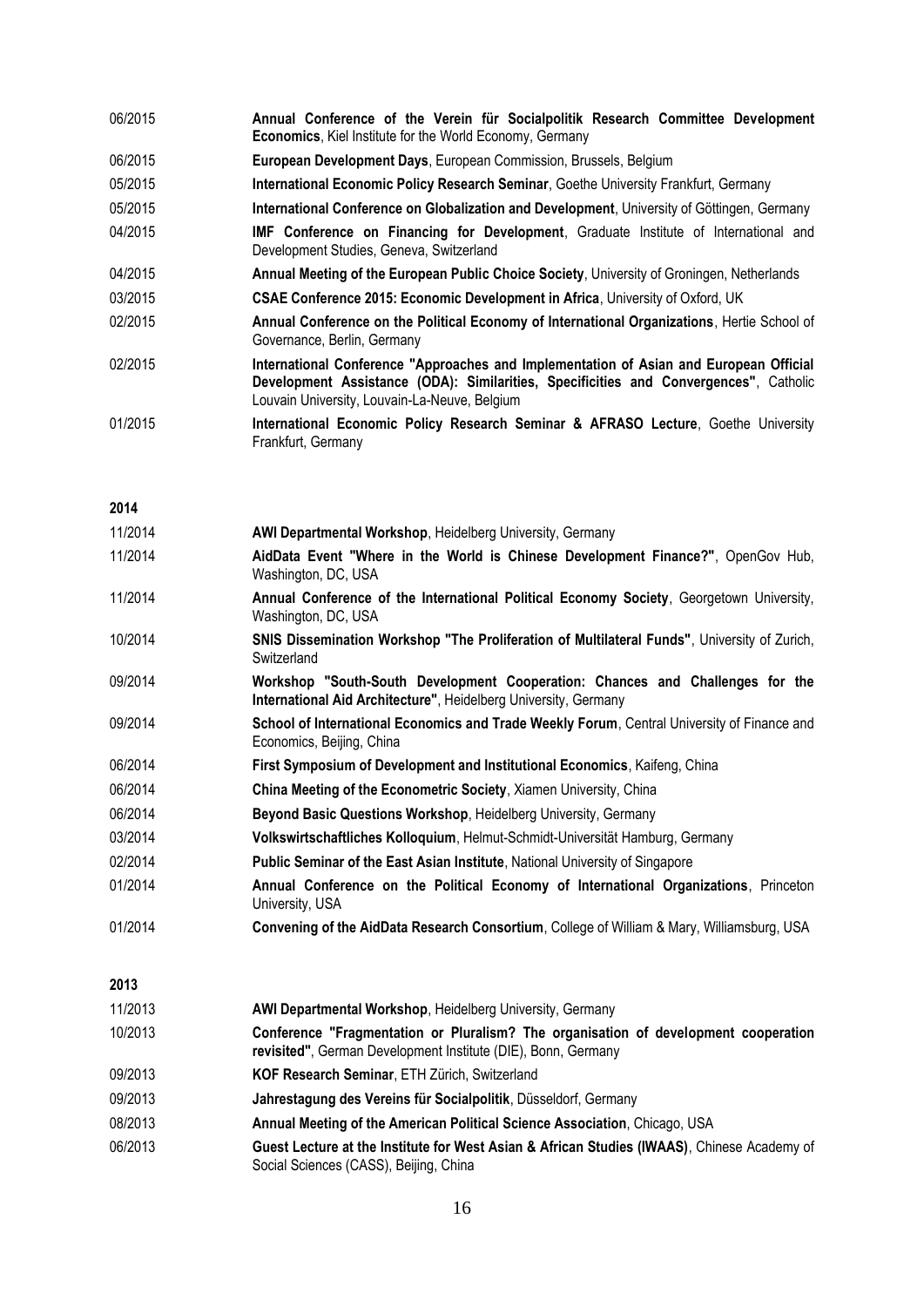| 06/2013 | Guest Lecture at the National Health Development Research Center (NHDRC), Ministry of<br>Health, Beijing, China |
|---------|-----------------------------------------------------------------------------------------------------------------|
| 06/2013 | China Meeting of the Econometric Society, Beijing, China                                                        |
| 06/2013 | Annual Conference of the Chinese Economists Society, Chengdu, China                                             |
| 06/2013 | Guest Lecture at the School of International and Public Affairs, Jiaotong University, Shanghai,<br>China        |
| 06/2013 | Annual Conference of the Canadian Economics Association, HEC Montréal, Canada                                   |
| 04/2013 | <b>CGD PublicEvent</b> , Center for Global Development, Washington, DC, USA                                     |
| 04/2013 | Research Frontiers in Foreign Aid, Princeton University, USA                                                    |
| 04/2013 | International Development Conference, Harvard University, Cambridge, USA                                        |
| 04/2013 | Annual Convention of the International Studies Association, San Francisco, USA                                  |
| 03/2013 | <b>CSAE Conference 2013: Economic Development in Africa, University of Oxford, UK</b>                           |
| 03/2013 | Panel "When China Met Africa", Princeton University, USA                                                        |
| 02/2013 | <b>CGD Lunchtime Discussion, Center for Global Development, Washington, DC, USA</b>                             |

#### **2012**

| 12/2012 | International Relations Faculty Colloquium, Princeton University, USA                                             |  |  |  |  |  |
|---------|-------------------------------------------------------------------------------------------------------------------|--|--|--|--|--|
| 11/2012 | Annual Conference of the International Political Economy Society, University of Virginia,<br>Charlottesville, USA |  |  |  |  |  |
| 10/2012 | Faculty seminar of the Government Department, College of William & Mary, Williamsburg, USA                        |  |  |  |  |  |
| 04/2012 | Annual Convention of the International Studies Association, San Diego, USA                                        |  |  |  |  |  |
| 03/2012 | 2nd World Congress of the Public Choice Societies, Miami, USA                                                     |  |  |  |  |  |
| 01/2012 | Seminar of the "Verein Freiburger Wirtschaftswissenschaftler e.V.", University of Freiburg,<br>Germany            |  |  |  |  |  |

#### **2011**

| 12/2011 | Ph.D. Colloquium of the German Development Institute (DIE), Bonn, Germany                             |
|---------|-------------------------------------------------------------------------------------------------------|
| 11/2011 | Annual Conference of the International Political Economy Society, Madison, USA                        |
| 10/2011 | International Relations Graduate Seminar, Princeton University, USA                                   |
| 07/2011 | New Directions in Welfare 2011 Congress, OECD Paris, France                                           |
| 06/2011 | Beyond Basic Questions Workshop, Université Libre de Bruxelles, Belgium                               |
| 06/2011 | Bonner Praxisseminar zur Entwicklungspolitik, Gustav-Stresemann-Institut, Bonn, Germany               |
| 05/2011 | Workshop "The Transatlantic Community and Rising Powers in the Global Economy", FU<br>Berlin, Germany |
| 04/2011 | Meeting of the European Public Choice Society, Rennes, France                                         |
| 04/2011 | Spring Meeting of Young Economists, University of Groningen, Netherlands                              |
| 03/2011 | <b>Annual Convention of the International Studies Association, Montréal, Canada</b>                   |
| 01/2011 | <b>RWTH Aachen Research Seminar in Economics, Aachen, Germany</b>                                     |

#### **2010**

| 12/2010 | Simposio de la Asociación Española de Economía (SAEe), Madrid, Spain                     |
|---------|------------------------------------------------------------------------------------------|
| 11/2010 | <b>CESifo Workshop on Political Economy, Dresden, Germany</b>                            |
| 11/2010 | <b>NORRAG Meeting, Bern, Switzerland</b>                                                 |
| 09/2010 | Annual Conference of the European Trade Study Group, University of Lausanne, Switzerland |
|         |                                                                                          |